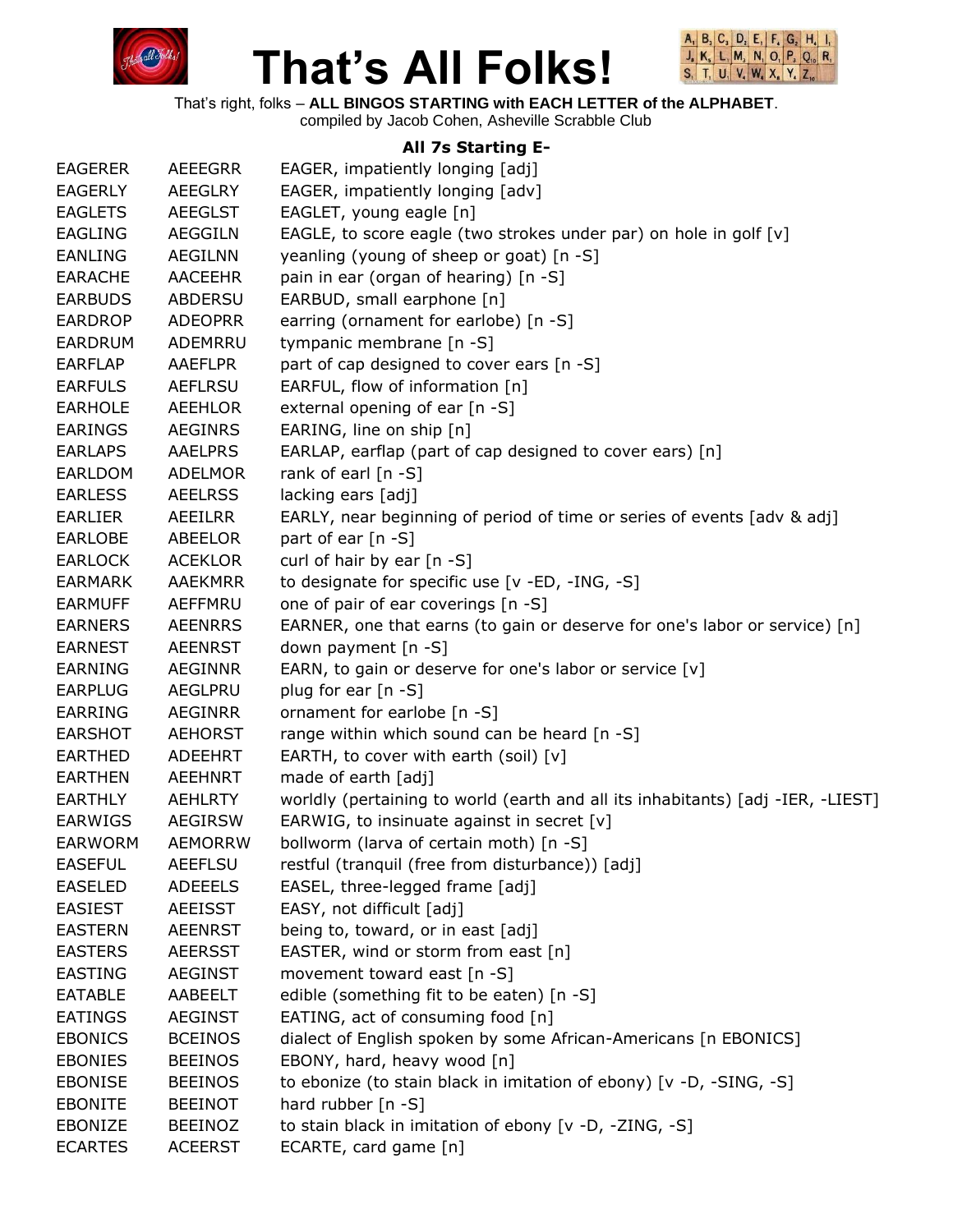



That's right, folks – **ALL BINGOS STARTING with EACH LETTER of the ALPHABET**.

| <b>ECBOLIC</b> | <b>BCCEILO</b> | type of drug $[n - S]$                                              |
|----------------|----------------|---------------------------------------------------------------------|
| <b>ECCRINE</b> | <b>CCEEINR</b> | producing secretions externally [adj]                               |
| <b>ECDYSES</b> | <b>CDEESSY</b> | ECDYSIS, shedding of outer layer of skin [n]                        |
| <b>ECDYSIS</b> | <b>CDEISSY</b> | shedding of outer layer of skin [n ECDYSES, -ES]                    |
| <b>ECDYSON</b> | <b>CDENOSY</b> | ecdysone (insect hormone) [n -S]                                    |
| <b>ECHAPPE</b> | <b>ACEEHPP</b> | moving from closed to open position of feet in ballet [adj]         |
| <b>ECHARDS</b> | <b>ACDEHRS</b> | ECHARD, water in soil not available to plants [n]                   |
| <b>ECHELLE</b> | <b>CEEEHLL</b> | device for spreading light into its component colors $[n = S]$      |
| <b>ECHELON</b> | <b>CEEHLNO</b> | to group in particular formation [v -ED, -ING, -S]                  |
| <b>ECHIDNA</b> | <b>ACDEHIN</b> | spiny anteater [n -E, -S]                                           |
| <b>ECHINUS</b> | <b>CEHINSU</b> | echinoid (spiny marine animal) [n -NI, -ES]                         |
| <b>ECHOERS</b> | <b>CEEHORS</b> | ECHOER, one that echoes (to produce echo) [n]                       |
| <b>ECHOING</b> | <b>CEGHINO</b> | ECHO, to produce echo [v]                                           |
| <b>ECHOISM</b> | <b>CEHIMOS</b> | formation of words in imitation of sounds [n -S]                    |
| <b>ECLAIRS</b> | <b>ACEILRS</b> | ECLAIR, type of pastry (sweet baked food) [n]                       |
| <b>ECLIPSE</b> | <b>CEEILPS</b> | to obscure (to make obscure) [v -D, -SING, -S]                      |
| <b>ECLOGUE</b> | <b>CEEGLOU</b> | pastoral poem [n -S]                                                |
| <b>ECLOSED</b> | <b>CDEELOS</b> | ECLOSE, to emerge as larva from egg $[v]$                           |
| <b>ECLOSES</b> | <b>CEELOSS</b> | ECLOSE, to emerge as larva from egg [v]                             |
| <b>ECOCIDE</b> | <b>CCDEEIO</b> | destruction of natural environment [n -S]                           |
| <b>ECOGIFT</b> | <b>CEFGIOT</b> | donation of land to government for ecological purposes [n -S]       |
| <b>ECOLOGY</b> | <b>CEGLOOY</b> | environmental science [n -GIES]                                     |
| <b>ECONOMY</b> | <b>CEMNOOY</b> | thrift (care and wisdom in management of one's resources) [n -MIES] |
| <b>ECORCHE</b> | <b>CCEEHOR</b> | anatomical figure with skin removed to show musculature [n -S]      |
| <b>ECOTAGE</b> | <b>ACEEGOT</b> | obstructive action in defense of natural environment [n -S]         |
| <b>ECOTONE</b> | <b>CEENOOT</b> | type of ecological zone [n -S]                                      |
| <b>ECOTOUR</b> | <b>CEOORTU</b> | to engage in ecotourism [v -ED, -ING, -S]                           |
| <b>ECOTYPE</b> | <b>CEEOPTY</b> | subspecies adapted to specific environmental conditions [n -S]      |
| <b>ECOZONE</b> | <b>CEENOOZ</b> | regional ecosystem [n -S]                                           |
| <b>ECSTASY</b> | <b>ACESSTY</b> | state of exaltation [n -SIES]                                       |
| <b>ECTASES</b> | <b>ACEESST</b> | ECTASIS, lengthening of usually short syllable [n]                  |
| <b>ECTASIS</b> | <b>ACEISST</b> | lengthening of usually short syllable [n -SES]                      |
| <b>ECTATIC</b> | <b>ACCEITT</b> | ECTASIS, lengthening of usually short syllable [adj]                |
| <b>ECTHYMA</b> | <b>ACEHMTY</b> | virus disease [n -TA]                                               |
| <b>ECTOPIA</b> | <b>ACEIOPT</b> | congenital displacement of parts or organs [n -S]                   |
| <b>ECTOPIC</b> | <b>CCEIOPT</b> | ECTOPIA, congenital displacement of parts or organs [adj]           |
| <b>ECTOZOA</b> | <b>ACEOOTZ</b> | ECTOZOON, parasite on body of animal [n]                            |
| <b>ECTYPAL</b> | <b>ACELPTY</b> | ECTYPE, copy [adj]                                                  |
| <b>ECTYPES</b> | <b>CEEPSTY</b> | ECTYPE, copy [n]                                                    |
| <b>ECUMENE</b> | <b>CEEEMNU</b> | inhabited area [n -S]                                               |
| <b>ECZEMAS</b> | <b>ACEEMSZ</b> | ECZEMA, skin disease [n]                                            |
| <b>EDACITY</b> | <b>ACDEITY</b> | gluttony (excessive eating) [n -TIES]                               |
| <b>EDAMAME</b> | <b>AADEEMM</b> | green soybeans in pod [n -S]                                        |
| <b>EDAPHIC</b> | ACDEHIP        | pertaining to soil [adj]                                            |
| <b>EDDYING</b> | <b>DDEGINY</b> | EDDY, to move against main current [v]                              |
| <b>EDEMATA</b> | AADEEMT        | EDEMA, excessive accumulation of serous fluid [n]                   |
| <b>EDGIEST</b> | <b>DEEGIST</b> | EDGY, tense, nervous, or irritable [adj]                            |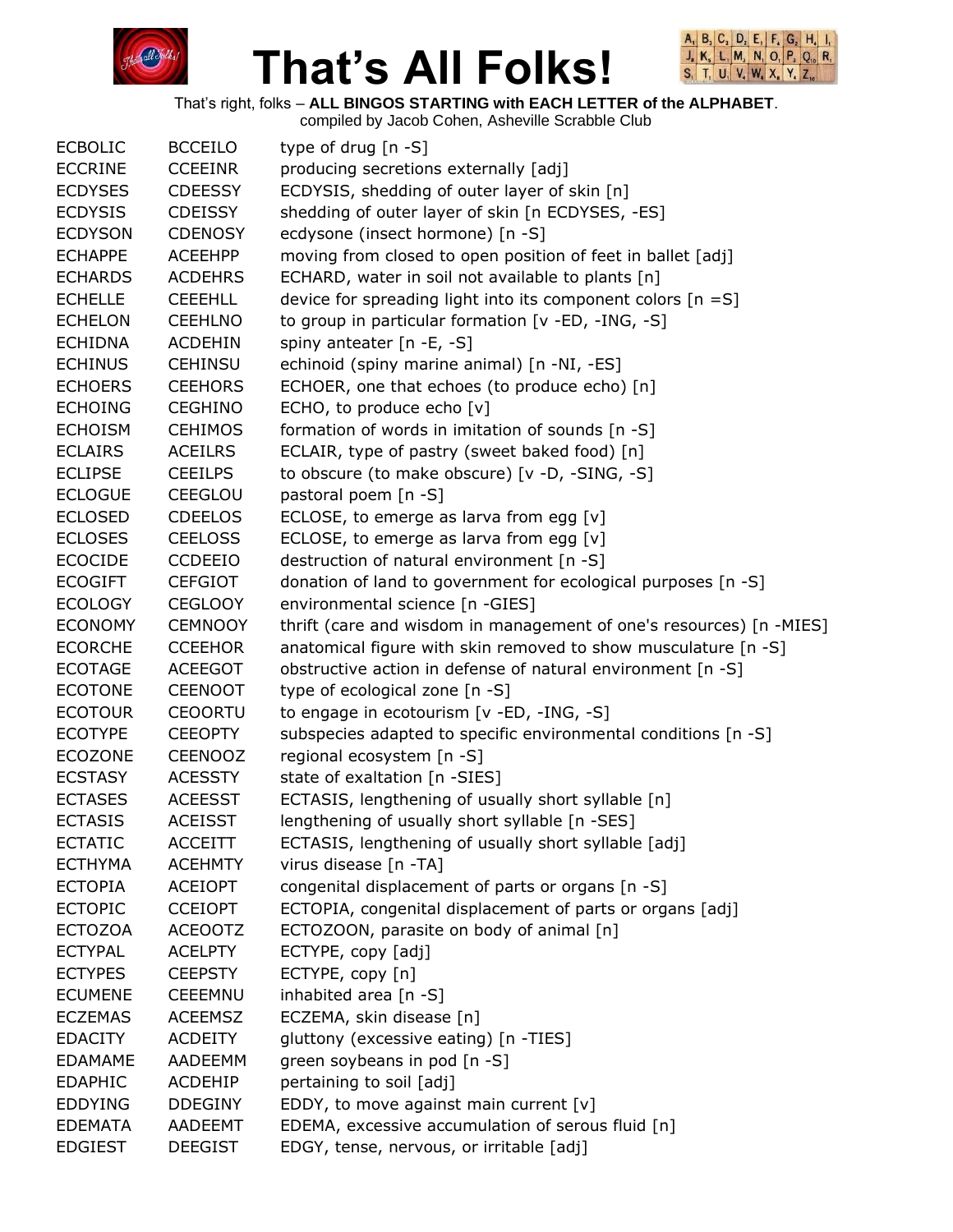



That's right, folks – **ALL BINGOS STARTING with EACH LETTER of the ALPHABET**.

| <b>EDGINGS</b> | <b>DEGGINS</b> | EDGING, something that forms or serves as edge [n]                                              |
|----------------|----------------|-------------------------------------------------------------------------------------------------|
| <b>EDIBLES</b> | <b>BDEEILS</b> | EDIBLE, something fit to be eaten [n]                                                           |
| <b>EDICTAL</b> | <b>ACDEILT</b> | EDICT, authoritative order having force of law [adj]                                            |
| <b>EDIFICE</b> | <b>CDEEFII</b> | building (something that is built) [n -S]                                                       |
| <b>EDIFIED</b> | <b>DDEEFII</b> | EDIFY, to enlighten [v]                                                                         |
| <b>EDIFIER</b> | <b>DEEFIIR</b> | one that edifies (to enlighten) [n -S]                                                          |
| <b>EDIFIES</b> | <b>DEEFIIS</b> | EDIFY, to enlighten [v]                                                                         |
| <b>EDITING</b> | <b>DEGIINT</b> | EDIT, to correct and prepare for publication [v]                                                |
| <b>EDITION</b> | <b>DEIINOT</b> | particular series of printed material [n -S]                                                    |
| <b>EDITORS</b> | <b>DEIORST</b> | EDITOR, one that edits (to correct and prepare for publication) [n]                             |
| <b>EDITRIX</b> | <b>DEIIRTX</b> | female editor [n - ICES, -ES]                                                                   |
| <b>EDUCATE</b> | <b>ACDEETU</b> | to teach (to impart knowledge or skill to) [v -D, -TING, -S]                                    |
| <b>EDUCING</b> | CDEGINU        | EDUCE, to draw forth or bring out [v]                                                           |
| <b>EDUCTOR</b> | <b>CDEORTU</b> | one that educes (to draw forth or bring out) [n -S]                                             |
| <b>EELIEST</b> | <b>EEEILST</b> | EELY, resembling eel (snakelike fish) [adj]                                                     |
| <b>EELLIKE</b> | <b>EEEIKLL</b> | resembling eel (snakelike fish) [adj]                                                           |
| <b>EELPOUT</b> | <b>EELOPTU</b> | marine fish [n -S]                                                                              |
| <b>EELWORM</b> | <b>EELMORW</b> | small roundworm [n -S]                                                                          |
| <b>EENSIER</b> | <b>EEEINRS</b> | EENSY, tiny (very small) [adj]                                                                  |
| <b>EERIEST</b> | <b>EEEIRST</b> | EERIE, weird (mysteriously strange) [adj] / EERY [adj]                                          |
| <b>EFFABLE</b> | <b>ABEEFFL</b> | capable of being uttered or expressed [adj]                                                     |
| <b>EFFACED</b> | <b>ACDEEFF</b> | EFFACE, to rub or wipe out [v]                                                                  |
| <b>EFFACER</b> | <b>ACEEFFR</b> | one that effaces (to rub or wipe out) [n -S]                                                    |
| <b>EFFACES</b> | <b>ACEEFFS</b> | EFFACE, to rub or wipe out [v]                                                                  |
| <b>EFFECTS</b> | <b>CEEFFST</b> | EFFECT, to bring about [v]                                                                      |
| <b>EFFENDI</b> | <b>DEEFFIN</b> | Turkish title of respect [n -S]                                                                 |
| <b>EFFORTS</b> | <b>EFFORST</b> | EFFORT, deliberate exertion [n]                                                                 |
| <b>EFFULGE</b> | <b>EEFFGLU</b> | to shine forth [v -D, -GING, -S]                                                                |
| <b>EFFUSED</b> | <b>DEEFFSU</b> | EFFUSE, to pour forth [v]                                                                       |
| <b>EFFUSES</b> | <b>EEFFSSU</b> | EFFUSE, to pour forth [v]                                                                       |
| <b>EFTSOON</b> | <b>EFNOOST</b> | soon afterward [adv]                                                                            |
| <b>EGALITE</b> | <b>AEEGILT</b> | equality (state of being equal (having same capability, quantity, or effect as another)) [n -S] |
| <b>EGESTED</b> | <b>DEEEGST</b> | EGEST, to discharge from body [v]                                                               |
| <b>EGGCUPS</b> | <b>CEGGPSU</b> | EGGCUP, cup from which egg is eaten [n]                                                         |
| <b>EGGHEAD</b> | ADEEGGH        | intellectual [n -S]                                                                             |
| <b>EGGIEST</b> | <b>EEGGIST</b> | EGGY, tasting or smelling of egg [adj]                                                          |
| <b>EGGLESS</b> | <b>EEGGLSS</b> | lacking eggs [adj]                                                                              |
| <b>EGGNOGS</b> | <b>EGGGNOS</b> | EGGNOG, beverage (liquid for drinking) [n]                                                      |
| <b>EGOISMS</b> | <b>EGIMOSS</b> | EGOISM, extreme devotion to self-interest [n]                                                   |
| <b>EGOISTS</b> | <b>EGIOSST</b> | EGOIST, one who practices egoism (extreme devotion to self-interest) [n]                        |
| <b>EGOLESS</b> | <b>EEGLOSS</b> | not characterized by egoism [adj]                                                               |
| <b>EGOTISM</b> | <b>EGIMOST</b> | self-conceit [n -S]                                                                             |
| <b>EGOTIST</b> | <b>EGIOSTT</b> | conceited person [n -S]                                                                         |
| <b>EGOTIZE</b> | <b>EEGIOTZ</b> | to talk and think about oneself excessively [v -D, -ZING, -S]                                   |
| <b>EIDETIC</b> |                | person able to recall vivid images [n -S]                                                       |
|                | <b>CDEEIIT</b> |                                                                                                 |
| <b>EIDOLIC</b> | CDEIILO        | pertaining to eidolon (phantom (something existing in appearance only)) [adj]                   |
| <b>EIDOLON</b> | <b>DEILNOO</b> | phantom (something existing in appearance only) [n -LA, -S]                                     |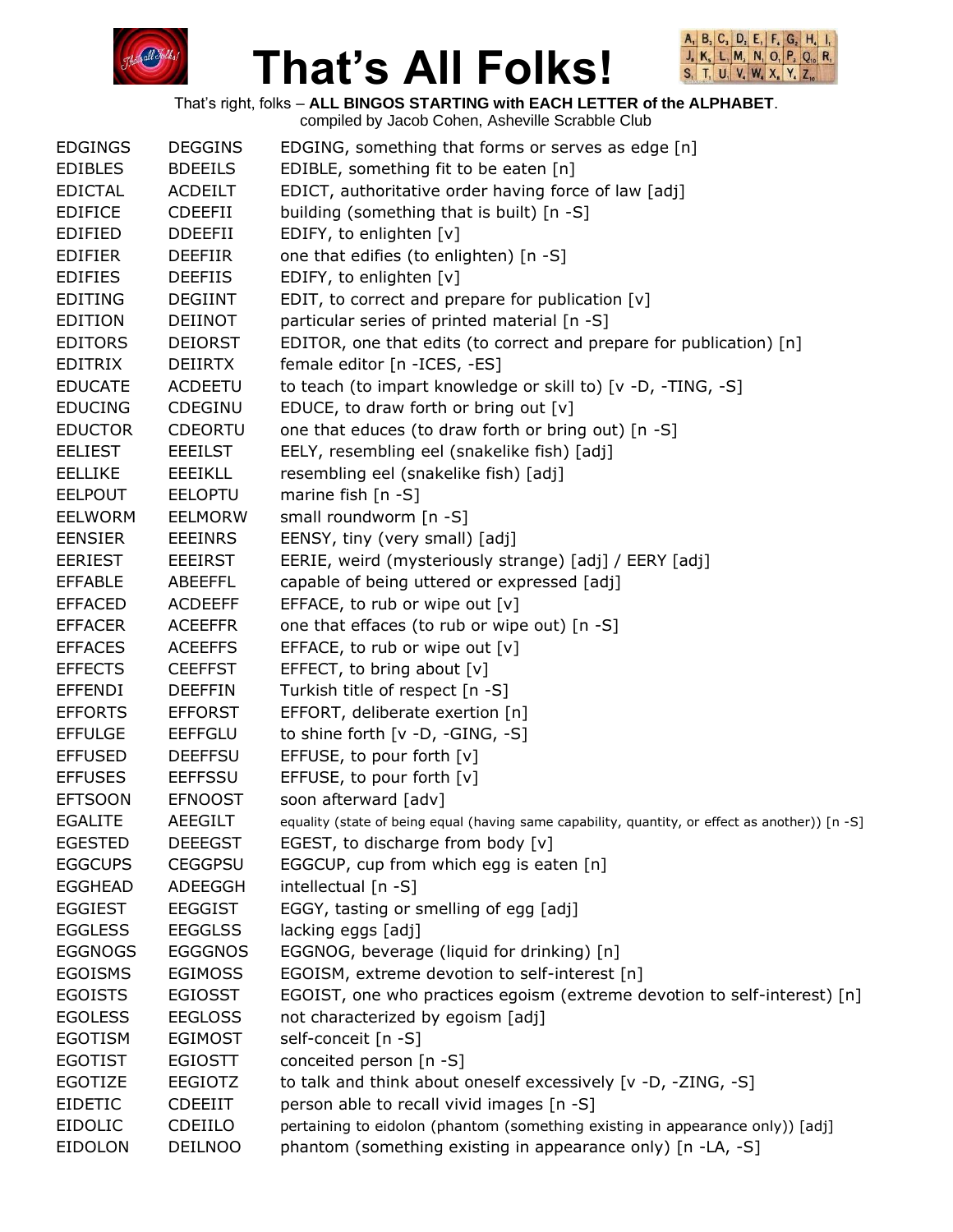



|                |                | compiled by Jacob Cohen, Asheville Scrabble Club                                    |
|----------------|----------------|-------------------------------------------------------------------------------------|
| <b>EIGHTHS</b> | <b>EGHHIST</b> | EIGHTH, one of eight equal parts [n]                                                |
| <b>EIGHTVO</b> | <b>EGHIOTV</b> | octavo (page size) [n -S]                                                           |
| <b>EIKONES</b> | <b>EEIKNOS</b> | EIKON, icon (representation (act of representing (represent))) [n]                  |
| <b>EINKORN</b> | <b>EIKNNOR</b> | variety of wheat $[n - S]$                                                          |
| <b>EIRENIC</b> | <b>CEEIINR</b> | irenic (peaceful in purpose) [adj]                                                  |
| <b>EISWEIN</b> | <b>EEIINSW</b> | sweet German wine [n -S]                                                            |
| <b>EJECTED</b> | <b>CDEEEJT</b> | EJECT, to throw out forcibly [v]                                                    |
| <b>EJECTOR</b> | <b>CEEJORT</b> | one that ejects (to throw out forcibly) [n -S]                                      |
| <b>EKISTIC</b> | <b>CEIIKST</b> | EKISTICS, science dealing with human habitats [adj]                                 |
| <b>EKPWELE</b> | <b>EEEKLPW</b> | former monetary unit of Equatorial Guinea [n -S]                                    |
| <b>ELAPIDS</b> | <b>ADEILPS</b> | ELAPID, venomous snake [n]                                                          |
| <b>ELAPINE</b> | AEEILNP        | pertaining to family of snakes [adj]                                                |
| <b>ELAPSED</b> | <b>ADEELPS</b> | ELAPSE, to pass away [v]                                                            |
| <b>ELAPSES</b> | <b>AEELPSS</b> | ELAPSE, to pass away [v]                                                            |
| <b>ELASTIC</b> | <b>ACEILST</b> | stretchable material [n -S]                                                         |
| <b>ELASTIN</b> | <b>AEILNST</b> | bodily protein [n -S]                                                               |
| <b>ELATERS</b> | AEELRST        | ELATER, click beetle [n]                                                            |
| <b>ELATING</b> | <b>AEGILNT</b> | ELATE, to raise spirits of [v]                                                      |
| <b>ELATION</b> | <b>AEILNOT</b> | feeling of great joy [n -S]                                                         |
| <b>ELATIVE</b> | AEEILTV        | adjectival form in some languages [n -S]                                            |
| <b>ELBOWED</b> | <b>BDEELOW</b> | ELBOW, to jostle (to bump or push roughly) [v]                                      |
| <b>ELDERLY</b> | <b>DEELLRY</b> | rather old person [n -LIES]                                                         |
| <b>ELDESTS</b> | <b>DEELSST</b> | ELDEST, oldest one of three or more [n]                                             |
| <b>ELDRESS</b> | <b>DEELRSS</b> | female elder (church officer) [n -ES]                                               |
| <b>ELDRICH</b> | <b>CDEHILR</b> | eldritch (weird (mysteriously strange)) [adj]                                       |
| <b>ELECTED</b> | <b>CDEEELT</b> | ELECT, to select by vote for office $[v]$                                           |
| <b>ELECTEE</b> | <b>CEEEELT</b> | person who has been elected [n -S]                                                  |
| <b>ELECTOR</b> | <b>CEELORT</b> | one that elects (to select by vote for office) [n -S]                               |
| <b>ELECTRO</b> | <b>CEELORT</b> | to make metallic copy of page of type for printing [v -ED, -ING, -S]                |
| <b>ELEGANT</b> | <b>AEEGLNT</b> | tastefully opulent [adj]                                                            |
| <b>ELEGIAC</b> | <b>ACEEGIL</b> | type of verse [n -S]                                                                |
| <b>ELEGIES</b> | <b>EEEGILS</b> | ELEGY, mournful poem for one who is dead [n]                                        |
| <b>ELEGISE</b> | <b>EEEGILS</b> | to elegize (to write elegy) [v -D, -SING, -S]                                       |
| <b>ELEGIST</b> | <b>EEGILST</b> | one that writes elegies [n -S]                                                      |
| <b>ELEGITS</b> | <b>EEGILST</b> | ELEGIT, type of judicial writ [n]                                                   |
| <b>ELEGIZE</b> | <b>EEEGILZ</b> | to write elegy [v -D, -ZING, -S]                                                    |
| <b>ELEMENT</b> | <b>EEELMNT</b> | substance that cannot be separated into simpler substances by chemical means [n -S] |
| <b>ELENCHI</b> | <b>CEEHILN</b> | ELENCHUS, logical refutation [n]                                                    |
| <b>ELEVATE</b> | <b>AEEELTV</b> | to raise (to move to higher position) [v -D, -TING, -S]                             |
| <b>ELEVENS</b> | <b>EEELNSV</b> | ELEVEN, number [n]                                                                  |
| <b>ELEVONS</b> | <b>EELNOSV</b> | ELEVON, type of airplane control surface [n]                                        |
| <b>ELFLIKE</b> | <b>EEFIKLL</b> | ELF, small, often mischievous fairy [adj]                                           |
| <b>ELFLOCK</b> | <b>CEFKLLO</b> | lock of tangled hair [n -S]                                                         |
| <b>ELICITS</b> | <b>CEIILST</b> | ELICIT, to educe (to draw forth or bring out) [v]                                   |
| <b>ELIDING</b> | <b>DEGIILN</b> | ELIDE, to omit (to leave out) $[v]$                                                 |
| <b>ELISION</b> | <b>EIILNOS</b> | act of eliding (to omit (to leave out)) [n -S]                                      |
| <b>ELITISM</b> | EIILMST        | belief in rule by elite [n -S]                                                      |
|                |                |                                                                                     |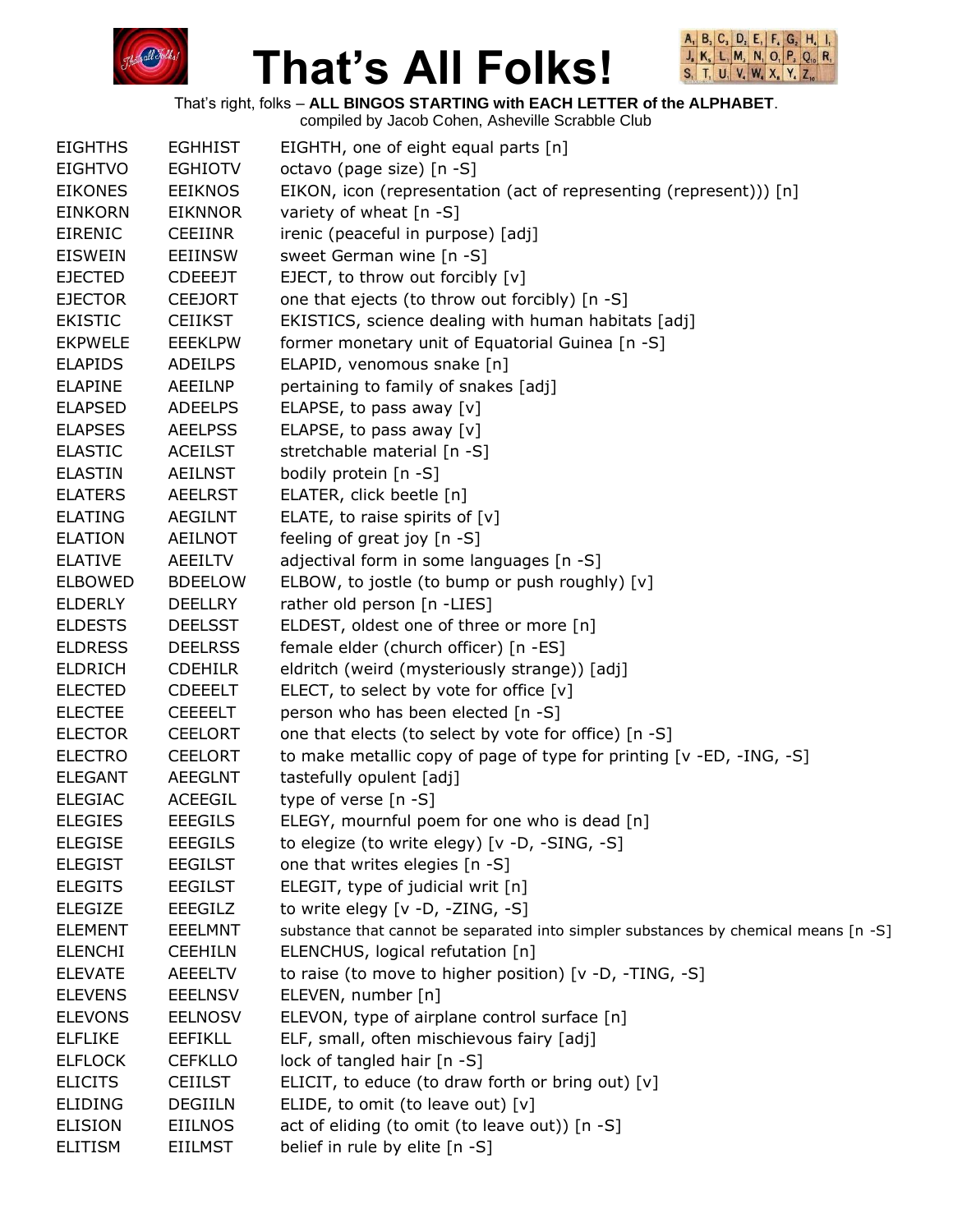



That's right, folks – **ALL BINGOS STARTING with EACH LETTER of the ALPHABET**.

| <b>ELITIST</b> | <b>EIILSTT</b> | adherent of elitism (belief in rule by elite) [n -S]                                |
|----------------|----------------|-------------------------------------------------------------------------------------|
| <b>ELIXIRS</b> | <b>EIILRSX</b> | ELIXIR, medicinal beverage [n]                                                      |
| <b>ELLIPSE</b> | <b>EEILLPS</b> | type of plane curve [n -S]                                                          |
| <b>ELMIEST</b> | <b>EEILMST</b> | ELMY, abounding in elms [adj]                                                       |
| <b>ELMWOOD</b> | <b>DELMOOW</b> | wood of elm [n -S]                                                                  |
| <b>ELODEAS</b> | <b>ADEELOS</b> | ELODEA, aquatic herb [n]                                                            |
| <b>ELOIGNS</b> | <b>EGILNOS</b> | ELOIGN, to remove to distant place [v]                                              |
| <b>ELOINED</b> | <b>DEEILNO</b> | ELOIN, to eloign (to remove to distant place) [v]                                   |
| <b>ELOINER</b> | EEILNOR        | one that eloins (to eloign (to remove to distant place)) [n -S]                     |
| <b>ELOPERS</b> | <b>EELOPRS</b> | ELOPER, one that elopes (to run off secretly to be married) [n]                     |
| <b>ELOPING</b> | <b>EGILNOP</b> | ELOPE, to run off secretly to be married [v]                                        |
| <b>ELUANTS</b> | <b>AELNSTU</b> | ELUANT, solvent (substance capable of dissolving others) [n]                        |
| <b>ELUATES</b> | <b>AEELSTU</b> | ELUATE, material obtained by eluting [n]                                            |
| <b>ELUDERS</b> | <b>DEELRSU</b> | ELUDER, one that eludes (to evade (to escape or avoid by cleverness or deceit)) [n] |
| <b>ELUDING</b> | <b>DEGILNU</b> | ELUDE, to evade (to escape or avoid by cleverness or deceit) [v]                    |
| <b>ELUENTS</b> | <b>EELNSTU</b> | ELUENT, eluant (solvent (substance capable of dissolving others)) [n]               |
| <b>ELUSION</b> | <b>EILNOSU</b> | act of eluding (to evade (to escape or avoid by cleverness or deceit)) [n -S]       |
| <b>ELUSIVE</b> | <b>EEILSUV</b> | tending to elude [adj]                                                              |
| <b>ELUSORY</b> | <b>ELORSUY</b> | elusive (tending to elude) [adj]                                                    |
| <b>ELUTING</b> | EGILNTU        | ELUTE, to remove by means of solvent [v]                                            |
| <b>ELUTION</b> | <b>EILNOTU</b> | act of eluting (to remove by means of solvent) [n -S]                               |
| <b>ELUVIAL</b> | AEILLUV        | pertaining to eluvium (soil deposit) [adj]                                          |
| <b>ELUVIUM</b> | EILMUUV        | soil deposit [n -IA, -S]                                                            |
| <b>ELYSIAN</b> | <b>AEILNSY</b> | delightful [adj]                                                                    |
| <b>ELYTRON</b> | <b>ELNORTY</b> | hardened forewing of certain insects [n -RA]                                        |
| <b>ELYTRUM</b> | <b>ELMRTUY</b> | elytron (hardened forewing of certain insects) [n -RA]                              |
| <b>EMAILED</b> | ADEEILM        | EMAIL, to send message to by computer [v]                                           |
| EMANANT        | <b>AAEMNNT</b> | issuing from source [adj]                                                           |
| <b>EMANATE</b> | AAEEMNT        | to send forth $[v -D, -TING, -S]$                                                   |
| <b>EMBALMS</b> | <b>ABELMMS</b> | EMBALM, to treat so as to protect from decay $[v]$                                  |
| <b>EMBANKS</b> | <b>ABEKMNS</b> | EMBANK, to confine or protect with raised structure [v]                             |
| <b>EMBARGO</b> | <b>ABEGMOR</b> | to restrain trade by governmental order [v -ED, -ING, -ES]                          |
| <b>EMBARKS</b> | <b>ABEKMRS</b> | EMBARK, to make start [v]                                                           |
| <b>EMBASSY</b> | <b>ABEMSSY</b> | headquarters of ambassador [n -SSIES]                                               |
| <b>EMBAYED</b> | ABDEEMY        | EMBAY, to enclose in bay [v]                                                        |
| EMBLAZE        | ABEELMZ        | to set on fire [v -D, -ZING, -S]                                                    |
| <b>EMBLEMS</b> | <b>BEELMMS</b> | EMBLEM, to represent with emblem (graphical symbol) $[v]$                           |
| <b>EMBOLIC</b> | <b>BCEILMO</b> | EMBOLISM, obstruction of blood vessel by embolus [adj]                              |
| <b>EMBOLUS</b> | <b>BELMOSU</b> | abnormal particle circulating in blood [n -LI]                                      |
| <b>EMBOSKS</b> | <b>BEKMOSS</b> | EMBOSK, to conceal with foliage [v]                                                 |
| <b>EMBOSOM</b> | <b>BEMMOOS</b> | to embrace (to hug (to clasp tightly in arms)) [v -ED, -ING, -S]                    |
| <b>EMBOWED</b> | <b>BDEEMOW</b> | EMBOW, to arch (to bend like arch (curved structure spanning opening)) [v]          |
| <b>EMBOWEL</b> | <b>BEELMOW</b> | to disbowel (to remove intestines of) [v -ED, -LLED, -ING, -LLING, -S]              |
| <b>EMBOWER</b> | <b>BEEMORW</b> | to surround with foliage [v -ED, -ING, -SWERS]                                      |
| <b>EMBRACE</b> | <b>ABCEEMR</b> | to hug (to clasp tightly in arms) [v -D, -CING, -S]                                 |
| EMBROIL        | <b>BEILMOR</b> | to involve in conflict [v -ED, -ING, -S]                                            |
| <b>EMBROWN</b> | <b>BEMNORW</b> | to make brown [v -ED, -ING, -S]                                                     |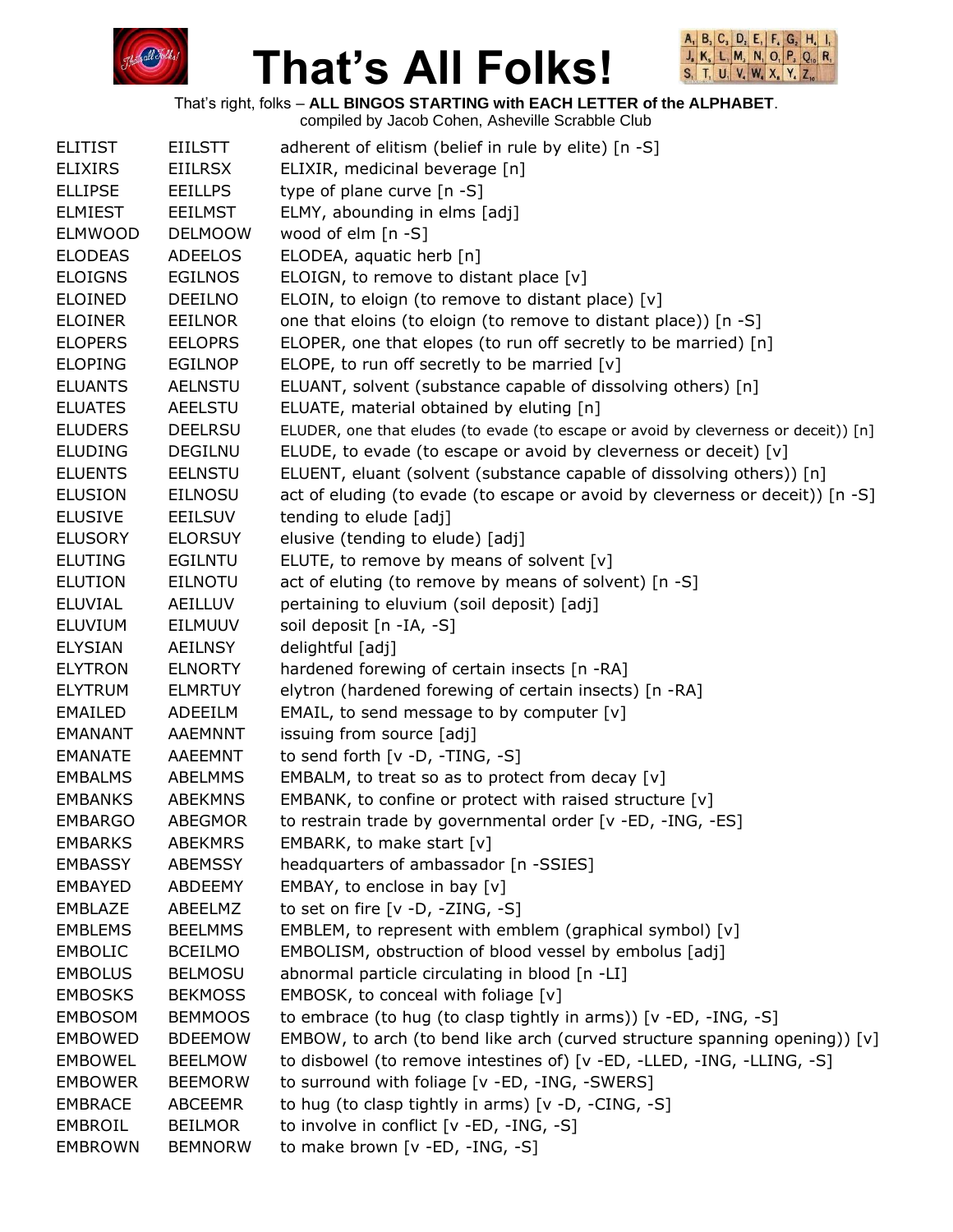



|                |                | compiled by Jacob Cohen, Asheville Scrabble Club                                                |
|----------------|----------------|-------------------------------------------------------------------------------------------------|
| <b>EMBRUED</b> | <b>BDEEMRU</b> | EMBRUE, to imbrue (to stain (to discolor or dirty)) [v]                                         |
| <b>EMBRUES</b> | <b>BEEMRSU</b> | EMBRUE, to imbrue (to stain (to discolor or dirty)) [v]                                         |
| <b>EMBRUTE</b> | <b>BEEMRTU</b> | to imbrute (to make brutal) $[v -D, -TING, -S]$                                                 |
| <b>EMBRYON</b> | <b>BEMNORY</b> | embryo (organism in its early stages of development) [n -S]                                     |
| <b>EMBRYOS</b> | <b>BEMORSY</b> | EMBRYO, organism in its early stages of development [n]                                         |
| <b>EMENDED</b> | <b>DDEEEMN</b> | EMEND, to correct (to make free from error) [v]                                                 |
| <b>EMENDER</b> | <b>DEEEMNR</b> | one that emends (to correct (to make free from error)) [n -S]                                   |
| <b>EMERALD</b> | ADEELMR        | green gem [n -S]                                                                                |
| <b>EMERGED</b> | <b>DEEEGMR</b> | EMERGE, to come out into view [v]                                                               |
| <b>EMERGES</b> | <b>EEEGMRS</b> | EMERGE, to come out into view [v]                                                               |
| <b>EMERIES</b> | <b>EEEIMRS</b> | EMERY, granular corundum [n]                                                                    |
|                |                |                                                                                                 |
| <b>EMERITA</b> | AEEIMRT        | retired woman who retains honorary title [n -E, -S]                                             |
| EMERITI        | EEIIMRT        | EMERITUS, retired person who retains honorary title [n]                                         |
| <b>EMERODS</b> | <b>DEEMORS</b> | EMEROD, tumor (abnormal swelling) [n]                                                           |
| <b>EMEROID</b> | <b>DEEIMOR</b> | emerod (tumor (abnormal swelling)) [n -S]                                                       |
| <b>EMERSED</b> | <b>DEEEMRS</b> | standing out of water [adj]                                                                     |
| <b>EMETICS</b> | <b>CEEIMST</b> | EMETIC, substance which induces vomiting [n]                                                    |
| <b>EMETINE</b> | EEEIMNT        | alkaloid (type of chemical compound) [n -S]                                                     |
| <b>EMETINS</b> | <b>EEIMNST</b> | EMETIN, emetine (alkaloid (type of chemical compound)) [n]                                      |
| <b>EMEUTES</b> | <b>EEEMSTU</b> | EMEUTE, riot [n]                                                                                |
| <b>EMIGRES</b> | <b>EEGIMRS</b> | EMIGRE, emigrant (one that emigrates (to leave one country or region to settle in another)) [n] |
| <b>EMINENT</b> | <b>EEIMNNT</b> | of high station or rank [adj]                                                                   |
| <b>EMIRATE</b> | AEEIMRT        | rank of emir [n -S]                                                                             |
| <b>EMITTED</b> | <b>DEEIMTT</b> | EMIT, to send forth [v]                                                                         |
| <b>EMITTER</b> | EEIMRTT        | one that emits (to send forth) [n -S]                                                           |
| <b>EMOCORE</b> | <b>CEEMOOR</b> | emo (style of rock music with emotional lyrics) [n -S]                                          |
| <b>EMODINS</b> | <b>DEIMNOS</b> | EMODIN, chemical compound [n]                                                                   |
| <b>EMOTERS</b> | <b>EEMORST</b> | EMOTER, one that emotes (to express emotion in exaggerated manner) $[n]$                        |
| <b>EMOTING</b> | <b>EGIMNOT</b> | EMOTE, to express emotion in exaggerated manner [v]                                             |
| <b>EMOTION</b> | <b>EIMNOOT</b> | affective state of consciousness [n -S]                                                         |
| <b>EMOTIVE</b> | <b>EEIMOTV</b> | EMOTIVITY [n]                                                                                   |
| <b>EMPALED</b> | <b>ADEELMP</b> | EMPALE, to impale (to pierce with pointed object) [v]                                           |
| <b>EMPALER</b> | <b>AEELMPR</b> | one that empales (to impale (to pierce with pointed object)) [n -S]                             |
| <b>EMPALES</b> | <b>AEELMPS</b> | EMPALE, to impale (to pierce with pointed object) [v]                                           |
| <b>EMPANEL</b> | <b>AEELMNP</b> | to impanel (to enter on list for jury duty) [v -ED, -LLED, -ING, -LLING, -S]                    |
| <b>EMPATHY</b> | <b>AEHMPTY</b> | imaginative identification with another's thoughts and feelings [n -HIES]                       |
| <b>EMPEROR</b> | <b>EEMOPRR</b> | ruler of empire [n -S]                                                                          |
| <b>EMPIRES</b> | <b>EEIMPRS</b> | EMPIRE, major political unit [n]                                                                |
| <b>EMPIRIC</b> | <b>CEIIMPR</b> | one who relies on practical experience [n -S]                                                   |
| <b>EMPLACE</b> | <b>ACEELMP</b> | to position (to put in particular location) [v -D, -CING, -S]                                   |
| <b>EMPLANE</b> | <b>AEELMNP</b> | to enplane (to board airplane) [v -D, -NING, -S]                                                |
| <b>EMPLOYE</b> | <b>EELMOPY</b> | employee (person who is employed) [n -S]                                                        |
| <b>EMPLOYS</b> | <b>ELMOPSY</b> | EMPLOY, to hire (to engage services of for payment) [v]                                         |
| <b>EMPORIA</b> |                |                                                                                                 |
|                | <b>AEIMOPR</b> | EMPORIUM, trading or market center [n]                                                          |
| <b>EMPOWER</b> | <b>EEMOPRW</b> | to give legal power to [v -ED, -ING, -S]                                                        |
| <b>EMPRESS</b> | <b>EEMPRSS</b> | female ruler of empire [n -ES]                                                                  |
| <b>EMPRISE</b> | <b>EEIMPRS</b> | adventurous undertaking [n -S]                                                                  |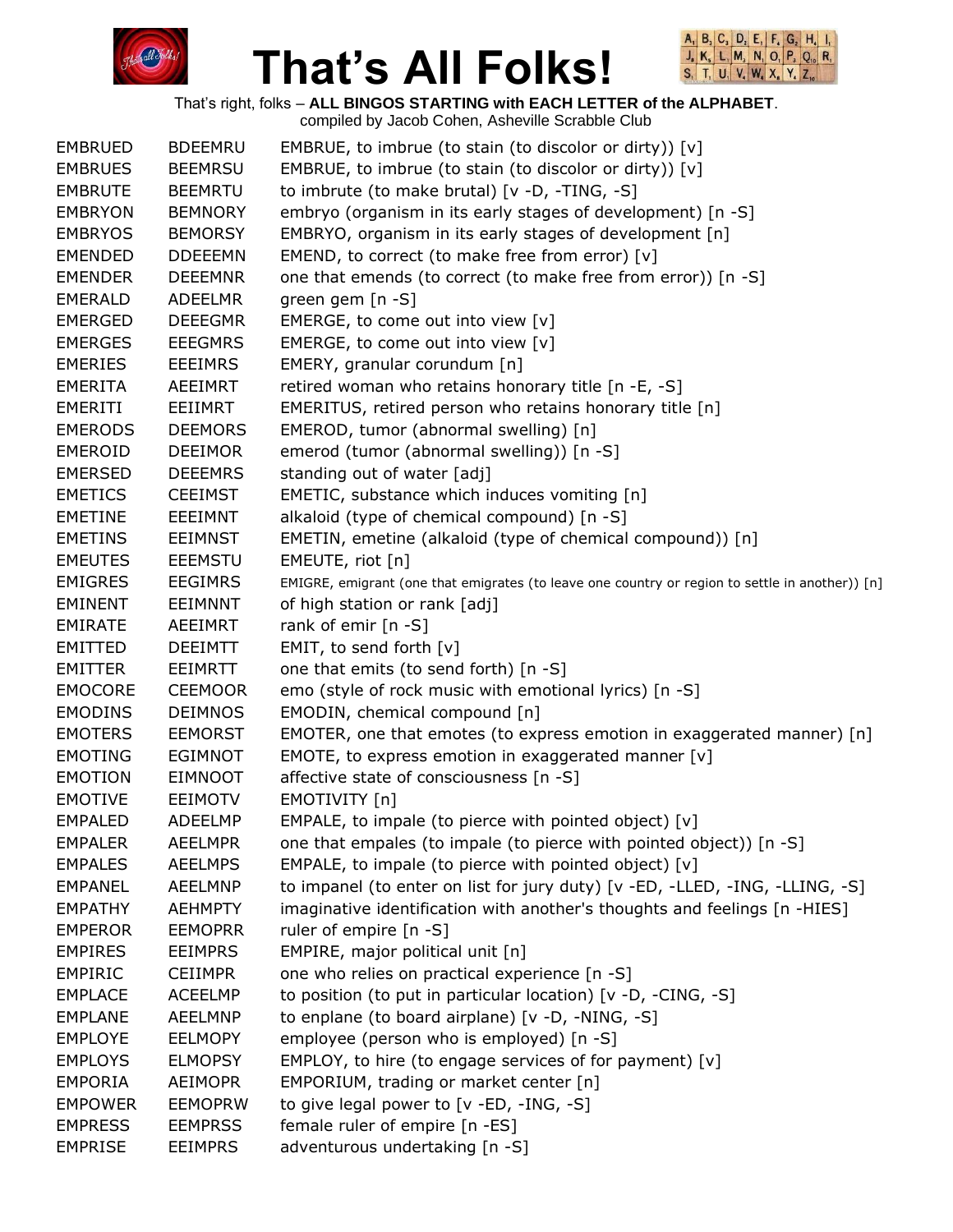



That's right, folks – **ALL BINGOS STARTING with EACH LETTER of the ALPHABET**.

| <b>EMPRIZE</b> | <b>EEIMPRZ</b> | emprise (adventurous undertaking) [n -S]                                          |
|----------------|----------------|-----------------------------------------------------------------------------------|
| <b>EMPTIED</b> | <b>DEEIMPT</b> | EMPTY, to remove contents of $[v]$                                                |
| <b>EMPTIER</b> | <b>EEIMPRT</b> | EMPTY, containing nothing [adj] / one that empties (to remove contents of) [n -S] |
| <b>EMPTIES</b> | <b>EEIMPST</b> | EMPTY, to remove contents of $[v]$                                                |
| <b>EMPTILY</b> | <b>EILMPTY</b> | in empty (containing nothing (absence of all quantity or magnitude)) manner [adv] |
| <b>EMPTINS</b> | <b>EIMNPST</b> | liquid leavening [n EMPTINS]                                                      |
| <b>EMPYEMA</b> | <b>AEEMMPY</b> | collection of pus in body cavity [n -S, -TA]                                      |
| <b>EMULATE</b> | <b>AEELMTU</b> | to try to equal or surpass [v -D, -TING, -S]                                      |
| <b>EMULOUS</b> | <b>ELMOSUU</b> | eager to equal or surpass another [adj]                                           |
| <b>ENABLED</b> | <b>ABDEELN</b> | ENABLE, to make possible [v]                                                      |
| <b>ENABLER</b> | <b>ABEELNR</b> | one that enables (to make possible) [n -S]                                        |
| <b>ENABLES</b> | <b>ABEELNS</b> | ENABLE, to make possible [v]                                                      |
| <b>ENACTED</b> | <b>ACDEENT</b> | ENACT, to make into law [v]                                                       |
| <b>ENACTOR</b> | <b>ACENORT</b> | one that enacts (to make into law) [n -S]                                         |
| <b>ENAMELS</b> | <b>AEELMNS</b> | ENAMEL, to cover with hard, glossy surface [v]                                    |
| <b>ENAMINE</b> | <b>AEEIMNN</b> | type of amine (type of chemical compound) [n -S]                                  |
| <b>ENAMORS</b> | <b>AEMNORS</b> | ENAMOR, to inspire with love [v]                                                  |
| <b>ENAMOUR</b> | AEMNORU        | to enamor (to inspire with love) [v -ED, -ING, -S]                                |
| <b>ENATION</b> | AEINNOT        | outgrowth from surface of organ [n -S]                                            |
| <b>ENCAGED</b> | <b>ACDEEGN</b> | ENCAGE, to confine in cage $[v]$                                                  |
| <b>ENCAGES</b> | <b>ACEEGNS</b> | ENCAGE, to confine in cage $[v]$                                                  |
| <b>ENCAMPS</b> | <b>ACEMNPS</b> | ENCAMP, to set up camp $[v]$                                                      |
| <b>ENCASED</b> | <b>ACDEENS</b> | ENCASE, to enclose in case $[v]$                                                  |
| <b>ENCASES</b> | <b>ACEENSS</b> | ENCASE, to enclose in case [v]                                                    |
| <b>ENCHAIN</b> | <b>ACEHINN</b> | to bind with chains $[v - ED, -ING, -S]$                                          |
| <b>ENCHANT</b> | <b>ACEHNNT</b> | to delight (to give great pleasure to) [v -ED, -ING, -S]                          |
| <b>ENCHASE</b> | <b>ACEEHNS</b> | to place in ornamental setting [v -D, -SING, -S]                                  |
| <b>ENCINAL</b> | <b>ACEILNN</b> | ENCINA, evergreen oak [adj]                                                       |
| <b>ENCINAS</b> | <b>ACEINNS</b> | ENCINA, evergreen oak [n]                                                         |
| <b>ENCLASP</b> | <b>ACELNPS</b> | to embrace (to hug (to clasp tightly in arms)) [v -ED, -ING, -S]                  |
| <b>ENCLAVE</b> | <b>ACEELNV</b> | to enclose within foreign territory [v -D, -VING, -S]                             |
| <b>ENCLOSE</b> | <b>CEELNOS</b> | to close in on all sides [v -D, -SING, -S]                                        |
| <b>ENCODED</b> | <b>CDDEENO</b> | ENCODE, to put into code $[v]$                                                    |
| <b>ENCODER</b> | <b>CDEENOR</b> | one that encodes (to put into code) [n -S]                                        |
| <b>ENCODES</b> | <b>CDEENOS</b> | ENCODE, to put into code [v]                                                      |
| <b>ENCOMIA</b> | <b>ACEIMNO</b> | ENCOMIUM, eulogy (formal expression of high praise) [n]                           |
| <b>ENCORED</b> | <b>CDEENOR</b> | ENCORE, to call for reappearance of performer [v]                                 |
| <b>ENCORES</b> | <b>CEENORS</b> | ENCORE, to call for reappearance of performer $[v]$                               |
| <b>ENCRUST</b> | <b>CENRSTU</b> | to cover with crust [v -ED, -ING, -S]                                             |
| <b>ENCRYPT</b> | <b>CENPRTY</b> | to encipher (to write in characters of hidden meaning) [v -ED, -ING, -S]          |
| <b>ENCYSTS</b> | <b>CENSSTY</b> | ENCYST, to enclose in cyst [v]                                                    |
| <b>ENDARCH</b> | <b>ACDEHNR</b> | formed from center outward [adj]                                                  |
| <b>ENDCAPS</b> | <b>ACDENPS</b> | ENDCAP, display of products at end of aisle in store [n]                          |
| <b>ENDEARS</b> | <b>ADEENRS</b> | ENDEAR, to make dear or beloved [v]                                               |
| <b>ENDEMIC</b> | <b>CDEEIMN</b> | endemial disease [n -S]                                                           |
| <b>ENDGAME</b> | ADEEGMN        | last stage of chess game [n -S]                                                   |
| <b>ENDINGS</b> | <b>DEGINNS</b> | ENDING, termination [n]                                                           |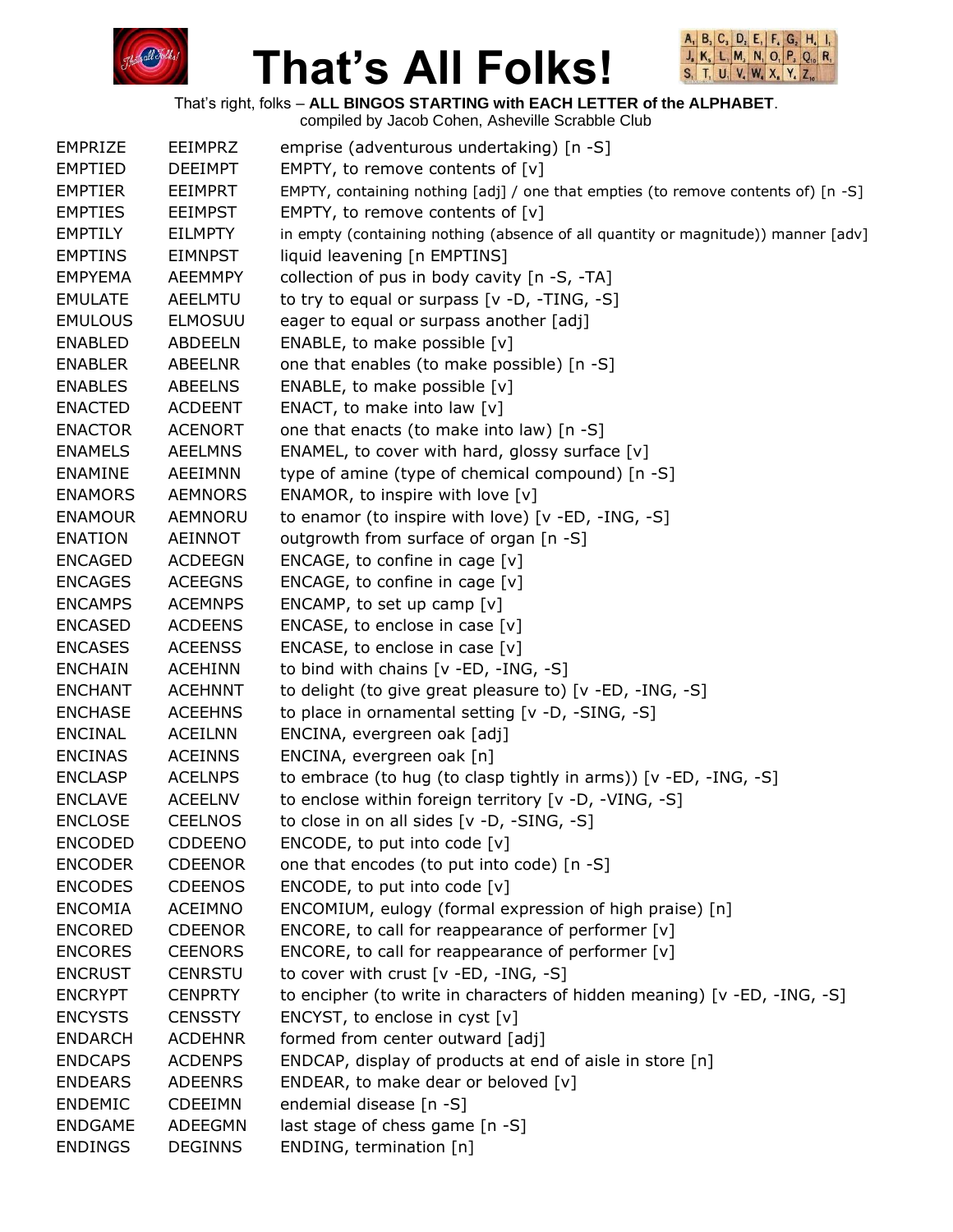



That's right, folks – **ALL BINGOS STARTING with EACH LETTER of the ALPHABET**.

| <b>ENDITED</b> | <b>DDEEINT</b> | ENDITE, to indite (to write or compose) [v]                                                |
|----------------|----------------|--------------------------------------------------------------------------------------------|
| <b>ENDITES</b> | <b>DEEINST</b> | ENDITE, to indite (to write or compose) [v]                                                |
| <b>ENDIVES</b> | <b>DEEINSV</b> | ENDIVE, herb cultivated as salad plant [n]                                                 |
| <b>ENDLEAF</b> | <b>ADEEFLN</b> | endpaper (sheet of paper used in bookbinding) [n -S, -AVES]                                |
| <b>ENDLESS</b> | <b>DEELNSS</b> | enduring forever (indefinite length of time) [adj]                                         |
| <b>ENDLONG</b> | <b>DEGLNNO</b> | lengthwise [adv]                                                                           |
| <b>ENDMOST</b> | <b>DEMNOST</b> | farthest [adj]                                                                             |
| <b>ENDNOTE</b> | <b>DEENNOT</b> | note placed at end of text [n -S]                                                          |
| <b>ENDOGEN</b> | <b>DEEGNNO</b> | type of plant $[n - S]$                                                                    |
| <b>ENDOPOD</b> | <b>DDENOOP</b> | branch of crustacean limb [n -S]                                                           |
| <b>ENDORSE</b> | <b>DEENORS</b> | to sign back of negotiable document [v -D, -SING, -S]                                      |
| <b>ENDOWED</b> | <b>DDEENOW</b> | ENDOW, to provide with something $[v]$                                                     |
| <b>ENDOWER</b> | <b>DEENORW</b> | one that endows (to provide with something) [n -S]                                         |
| <b>ENDPLAY</b> | <b>ADELNPY</b> | to force (opponent in bridge) to lead [v -ED, -ING, -S]                                    |
| <b>ENDRINS</b> | <b>DEINNRS</b> | ENDRIN, insecticide [n]                                                                    |
| <b>ENDUING</b> | <b>DEGINNU</b> | ENDUE, to provide with some quality or gift $[v]$                                          |
| <b>ENDURED</b> | <b>DDEENRU</b> | ENDURE, to last (to continue in existence) [v]                                             |
| <b>ENDURER</b> | <b>DEENRRU</b> | one that endures (to last (to continue in existence)) [n -S]                               |
| <b>ENDURES</b> | <b>DEENRSU</b> | ENDURE, to last (to continue in existence) [v]                                             |
| <b>ENDUROS</b> | <b>DENORSU</b> | ENDURO, long race [n]                                                                      |
| <b>ENDWAYS</b> | <b>ADENSWY</b> | endwise (lengthwise) [adv]                                                                 |
| <b>ENDWISE</b> | <b>DEEINSW</b> | lengthwise [adv]                                                                           |
| <b>ENEMATA</b> | AAEEMNT        | ENEMA, liquid injected into rectum [n]                                                     |
| <b>ENEMIES</b> | <b>EEEIMNS</b> | ENEMY, one that is antagonistic toward another [n]                                         |
| <b>ENERGID</b> | <b>DEEGINR</b> | nucleus and body of cytoplasm with which it interacts [n -S]                               |
| <b>ENFACED</b> | <b>ACDEEFN</b> | ENFACE, to write on front of $[v]$                                                         |
| <b>ENFACES</b> | <b>ACEEFNS</b> | ENFACE, to write on front of $[v]$                                                         |
| <b>ENFEOFF</b> | <b>EEFFFNO</b> | to invest with feudal estate [v -ED, -ING, -S]                                             |
| <b>ENFEVER</b> | <b>EEEFNRV</b> | to fever (to affect with fever (abnormal elevation of body temperature)) [v -ED, -ING, -S] |
| <b>ENFLAME</b> | AEEFLMN        | to inflame (to set on fire) [v -D, -MING, -S]                                              |
| <b>ENFOLDS</b> | <b>DEFLNOS</b> | ENFOLD, to envelop (to cover completely) [v]                                               |
| <b>ENFORCE</b> | <b>CEEFNOR</b> | to compel obedience to [v -D, -CING, -S]                                                   |
| <b>ENFRAME</b> | <b>AEEFMNR</b> | to frame (to construct by putting together various parts) [ $v$ -D, -MING, -S]             |
| <b>ENGAGED</b> | ADEEGGN        | ENGAGE, to employ (to hire (to engage services of for payment)) [v]                        |
| <b>ENGAGER</b> | <b>AEEGGNR</b> | one that engages (to employ (to hire)) [n -S]                                              |
| <b>ENGAGES</b> | <b>AEEGGNS</b> | ENGAGE, to employ (to hire (to engage services of for payment)) [v]                        |
| <b>ENGILDS</b> | <b>DEGILNS</b> | ENGILD, to brighten (to make bright) $[v]$                                                 |
| <b>ENGINED</b> | <b>DEEGINN</b> | ENGINE, to equip with machinery [v]                                                        |
| <b>ENGINES</b> | <b>EEGINNS</b> | ENGINE, to equip with machinery [v]                                                        |
| <b>ENGIRDS</b> | <b>DEGINRS</b> | ENGIRD, to gird (to surround (to extend completely around)) [v]                            |
| <b>ENGLISH</b> | <b>EGHILNS</b> | to cause billiard ball to spin around its vertical axis [v -ED, -ING, -S]                  |
| <b>ENGLUTS</b> | <b>EGLNSTU</b> | ENGLUT, to gulp down [v]                                                                   |
| <b>ENGORGE</b> | <b>EEGGNOR</b> | to fill with blood [v -D, -GING, -S]                                                       |
| <b>ENGRAFT</b> | <b>AEFGNRT</b> | to graft for propagation [v -ED, -ING, -S]                                                 |
| <b>ENGRAIL</b> | <b>AEGILNR</b> | to ornament edge of with curved indentations [v -ED, -ING, -S]                             |
| <b>ENGRAIN</b> | <b>AEGINNR</b> | to ingrain (to impress firmly on mind) [v -ED, -ING, -S]                                   |
| <b>ENGRAMS</b> | <b>AEGMNRS</b> | ENGRAM, durable mark caused by stimulus upon protoplasm [n]                                |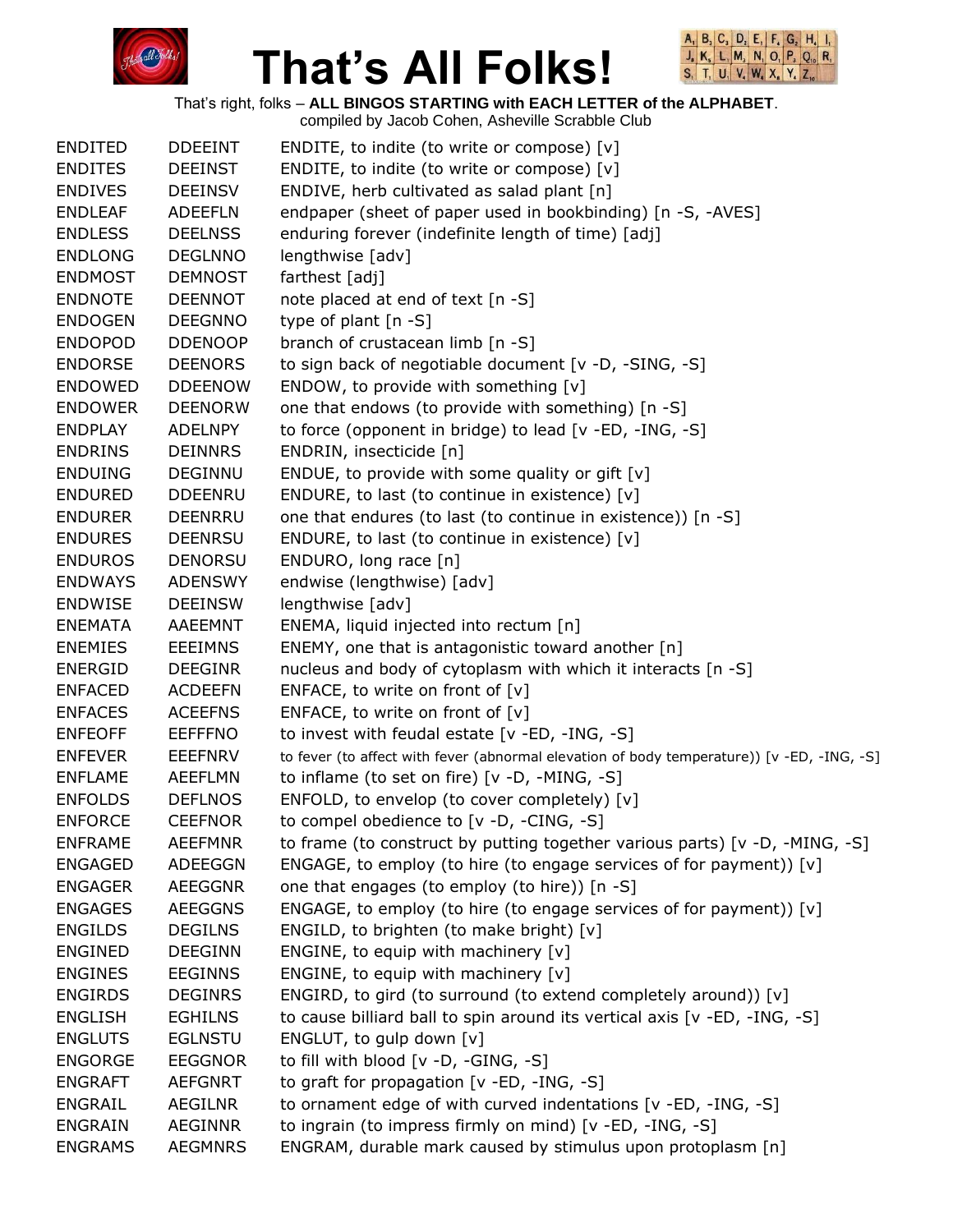



|                |                | compiled by Jacob Cohen, Asheville Scrabble Club                                        |
|----------------|----------------|-----------------------------------------------------------------------------------------|
| <b>ENGRAVE</b> | <b>AEEGNRV</b> | to form by incision $[v -D, -VING, -S]$                                                 |
| <b>ENGROSS</b> | <b>EGNORSS</b> | to occupy completely [v -ED, -ING, -S]                                                  |
| <b>ENGULFS</b> | <b>EFGLNSU</b> | ENGULF, to surround completely [v]                                                      |
| <b>ENHALOS</b> | <b>AEHLNOS</b> | ENHALO, to surround with halo [v]                                                       |
| <b>ENHANCE</b> | <b>ACEEHNN</b> | to raise to higher degree [v -D, -CING, -S]                                             |
| <b>ENIGMAS</b> | <b>AEGIMNS</b> | ENIGMA, something that is hard to understand or explain [n]                             |
| <b>ENISLED</b> | <b>DEEILNS</b> | ENISLE, to isolate (to set apart from others) $[v]$                                     |
| <b>ENISLES</b> | <b>EEILNSS</b> | ENISLE, to isolate (to set apart from others) [v]                                       |
| <b>ENJAMBS</b> | <b>ABEJMNS</b> | ENJAMB, to continue sentence from one line of poem to next [v]                          |
| <b>ENJOINS</b> | <b>EIJNNOS</b> | ENJOIN, to command (to direct with authority) [v]                                       |
| <b>ENJOYED</b> | <b>DEEJNOY</b> | ENJOY, to receive pleasure from [v]                                                     |
| <b>ENJOYER</b> | <b>EEJNORY</b> | one that enjoys (to receive pleasure from) [n -S]                                       |
| <b>ENLACED</b> | <b>ACDEELN</b> | ENLACE, to bind with laces $[v]$                                                        |
| <b>ENLACES</b> |                |                                                                                         |
|                | <b>ACEELNS</b> | ENLACE, to bind with laces $[v]$                                                        |
| <b>ENLARGE</b> | <b>AEEGLNR</b> | to make or become larger [v -D, -GING, -S]                                              |
| <b>ENLISTS</b> | <b>EILNSST</b> | ENLIST, to engage for military service $[v]$                                            |
| <b>ENLIVEN</b> | <b>EEILNNV</b> | to make lively [v -ED, -ING, -S]                                                        |
| <b>ENNEADS</b> | <b>ADEENNS</b> | ENNEAD, group of nine [n]                                                               |
| <b>ENNOBLE</b> | <b>BEELNNO</b> | to make noble [v -D, -LING, -S]                                                         |
| <b>ENNUYEE</b> | <b>EEENNUY</b> | ennuye (oppressed with ennui) [adj]                                                     |
| <b>ENOLASE</b> | <b>AEELNOS</b> | enzyme (complex protein) [n -S]                                                         |
| <b>ENOLOGY</b> | <b>EGLNOOY</b> | oenology (study of wines) [n -GIES]                                                     |
| <b>ENOUGHS</b> | <b>EGHNOSU</b> | ENOUGH, sufficient supply [n]                                                           |
| <b>ENOUNCE</b> | <b>CEENNOU</b> | to announce (to make known publicly) [v -D, -CING, -S                                   |
| <b>ENPLANE</b> | <b>AEELNNP</b> | to board airplane [v -D, -NING, -S]                                                     |
| <b>ENQUIRE</b> | EEINQRU        | to inquire (to ask about) $[v -D, -RING, -S]$                                           |
| <b>ENQUIRY</b> | <b>EINQRUY</b> | inquiry (question) [n -RIES]                                                            |
| <b>ENRAGED</b> | <b>ADEEGNR</b> | ENRAGE, to make very angry $[v]$                                                        |
| <b>ENRAGES</b> | <b>AEEGNRS</b> | ENRAGE, to make very angry [v]                                                          |
| <b>ENROBED</b> | <b>BDEENOR</b> | ENROBE, to dress (to put clothes on) [v]                                                |
| <b>ENROBER</b> | <b>BEENORR</b> | one that enrobes (to dress (to put clothes on)) [n -S]                                  |
| <b>ENROBES</b> | <b>BEENORS</b> | ENROBE, to dress (to put clothes on) [v]                                                |
| <b>ENROLLS</b> | <b>ELLNORS</b> | ENROLL, to enter name of in register, record, or roll [v]                               |
| <b>ENROOTS</b> | <b>ENOORST</b> | ENROOT, to implant (to set securely) [v]                                                |
| <b>ENSERFS</b> | <b>EEFNRSS</b> | ENSERF, to make serf of [v]                                                             |
| <b>ENSIGNS</b> | <b>EGINNSS</b> | ENSIGN, navy officer [n]                                                                |
| <b>ENSILED</b> | <b>DEEILNS</b> | ENSILE, to store in silo [v]                                                            |
| <b>ENSILES</b> | <b>EEILNSS</b> | ENSILE, to store in silo $[v]$                                                          |
| <b>ENSKIED</b> | <b>DEEIKNS</b> | ENSKY, to raise to skies [v]                                                            |
| <b>ENSKIES</b> | <b>EEIKNSS</b> | ENSKY, to raise to skies [v]                                                            |
| <b>ENSKYED</b> | <b>DEEKNSY</b> | ENSKY, to raise to skies [v]                                                            |
| <b>ENSLAVE</b> | <b>AEELNSV</b> | to make slave of $[v -D, -VING, -S]$                                                    |
| <b>ENSNARE</b> | <b>AEENNRS</b> | to trap (to catch in trap (device for capturing and holding animals)) [v -D, -RING, -S] |
| <b>ENSNARL</b> | <b>AELNNRS</b> | to tangle (to bring together in intricate confusion) [v -ED, -ING, -S]                  |
|                |                |                                                                                         |
| <b>ENSOULS</b> | <b>ELNOSSU</b> | ENSOUL, to endow with soul [v]                                                          |
| <b>ENSUING</b> | <b>EGINNSU</b> | ENSUE, to occur afterward or as result $[v]$                                            |
| <b>ENSUITE</b> | <b>EEINSTU</b> | room (as bathroom) adjoining another room [n -S]                                        |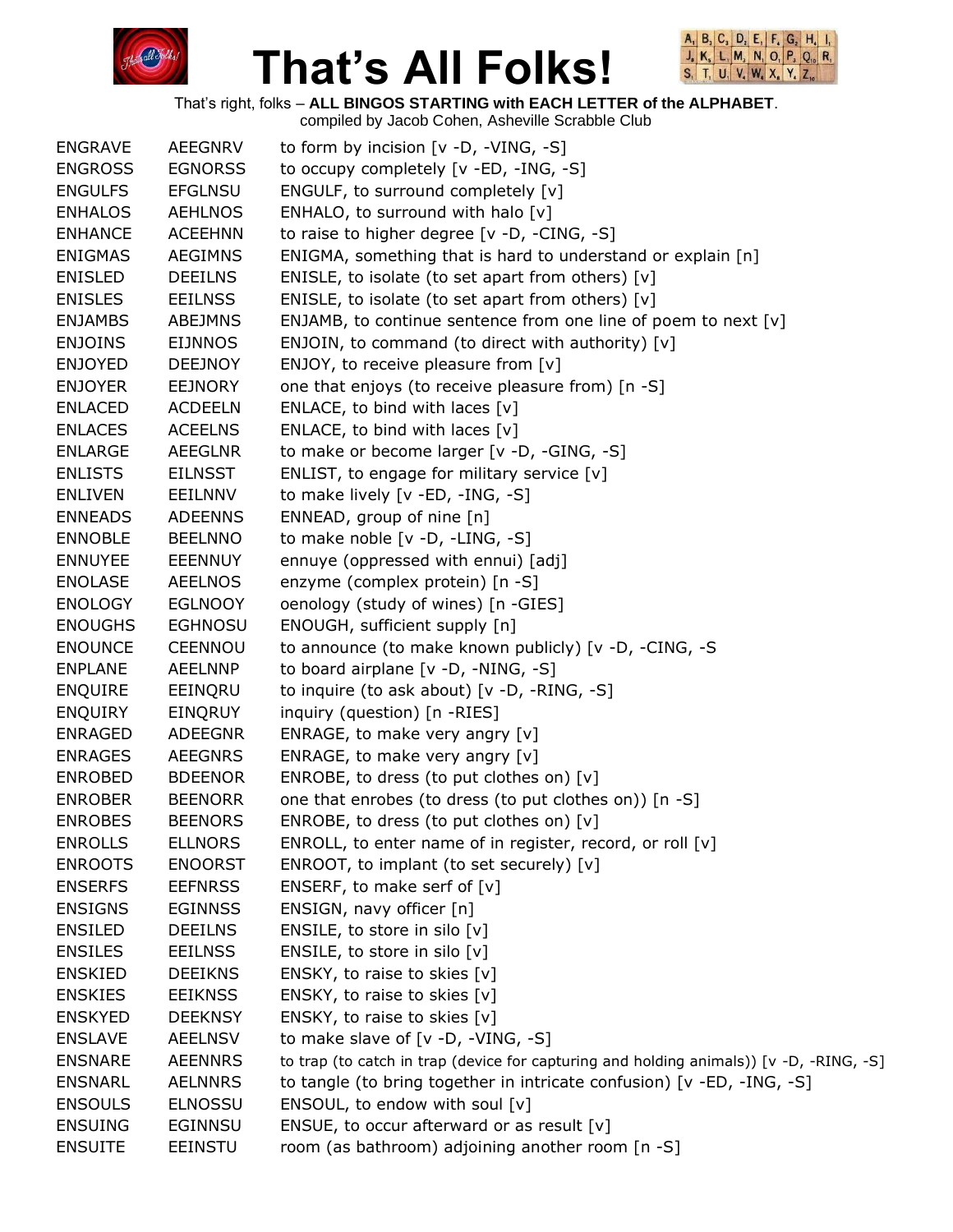



That's right, folks – **ALL BINGOS STARTING with EACH LETTER of the ALPHABET**.

compiled by Jacob Cohen, Asheville Scrabble Club ENSURED DEENRSU ENSURE, to make certain [v] ENSURER EENRRSU one that ensures (to make certain) [n -S] ENSURES EENRSSU ENSURE, to make certain [v] ENTAILS AEILNST ENTAIL, to restrict inheritance of to specified line of heirs [v] ENTASES AEENSST ENTASIS, slight convexity in column [n] ENTASIA AAEINST spasmodic contraction of muscle [n -S] ENTASIS AEINSST slight convexity in column [n -SES] ENTENTE EEENNTT agreement between nations [n -S] ENTERAL AEELNRT enteric (pertaining to enteron (alimentary canal)) [adj] ENTERED DEEENRT ENTER, to come or go into [v] ENTERER EEENRRT one that enters (to come or go into) [n -S] ENTERIC CEEINRT pertaining to enteron (alimentary canal) [adj] ENTERON EENNORT alimentary canal [n -RA, -S] ENTHRAL AEHLNRT to enthrall (to charm (to attract irresistibly)) [v -LLED, -LLING, -S] ENTHUSE EEHNSTU to show enthusiasm [v -D, -SING, -S] ENTICED CDEEINT ENTICE, to allure (to attract with something desirable) [v] ENTICER CEEINRT one that entices (to allure (to attract with something desirable)) [n -S] ENTICES CEEINST ENTICE, to allure (to attract with something desirable) [v] ENTIRES EEINRST ENTIRE, whole of something [n] ENTITLE EEILNTT to give title to [v -D, -LING, -S] ENTOILS EILNOST ENTOIL, to entrap (to trap (to catch in trap (device for capturing and holding animals))) [v] ENTOMBS BEMNOST ENTOMB, to place in tomb [v] ENTOPIC CEINOPT situated in normal place [adj] ENTOZOA AENOOTZ ENTOZOON, entozoan (entozoic parasite) [n] ENTRAIN AEINNRT to board train [v -ED, -ING, -S] ENTRANT AENNRTT one that enters (to come or go into) [n -S] ENTRAPS AENPRST ENTRAP, to trap (to catch in trap (device for capturing and holding animals)) [v] ENTREAT AEENRTT to ask for earnestly [v -ED, -ING, -S] ENTREES EEENRST ENTREE, principal dish of meal [n] ENTRIES EEINRST ENTRY, place of entrance [n] ENTROPY ENOPRTY thermodynamic measure of disorder [n -PIES] ENTRUST ENRSTTU to give over for safekeeping [v -ED, -ING, -S] ENTWINE EEINNTW to twine around [v -D, -NING, -S] ENTWIST EINSTTW to twist together [v -ED, -ING, -S] ENURING EGINNRU ENURE, to inure (to accustom to accept something undesirable) [v] ENVELOP EELNOPV to cover completely [v -ED, -ING, -S] ENVENOM EEMNNOV to put venom into [v -ED, -ING, -S] ENVIERS EEINRSV ENVIER, one that envies (to be envious of) [n] ENVIOUS EINOSUV resentful and desirous of another's possessions or qualities [adj] ENVIRON EINNORV to encircle (to form circle around) [v -ED, -ING, -S ENVIROS EINORSV ENVIRO, advocate for preservation of natural environment [n] ENVYING EGINNVY ENVY, to be envious of [v] ENWHEEL EEEHLNW to encircle (to form circle around) [v -ED, -ING, -S] ENWINDS DEINNSW ENWIND, to wind around [v] ENWOMBS BEMNOSW ENWOMB, to enclose as if in womb [v] ENWOUND DENNOUW ENWIND, to wind around [v] ENWRAPS AENPRSW ENWRAP, to envelop (to cover completely) [v]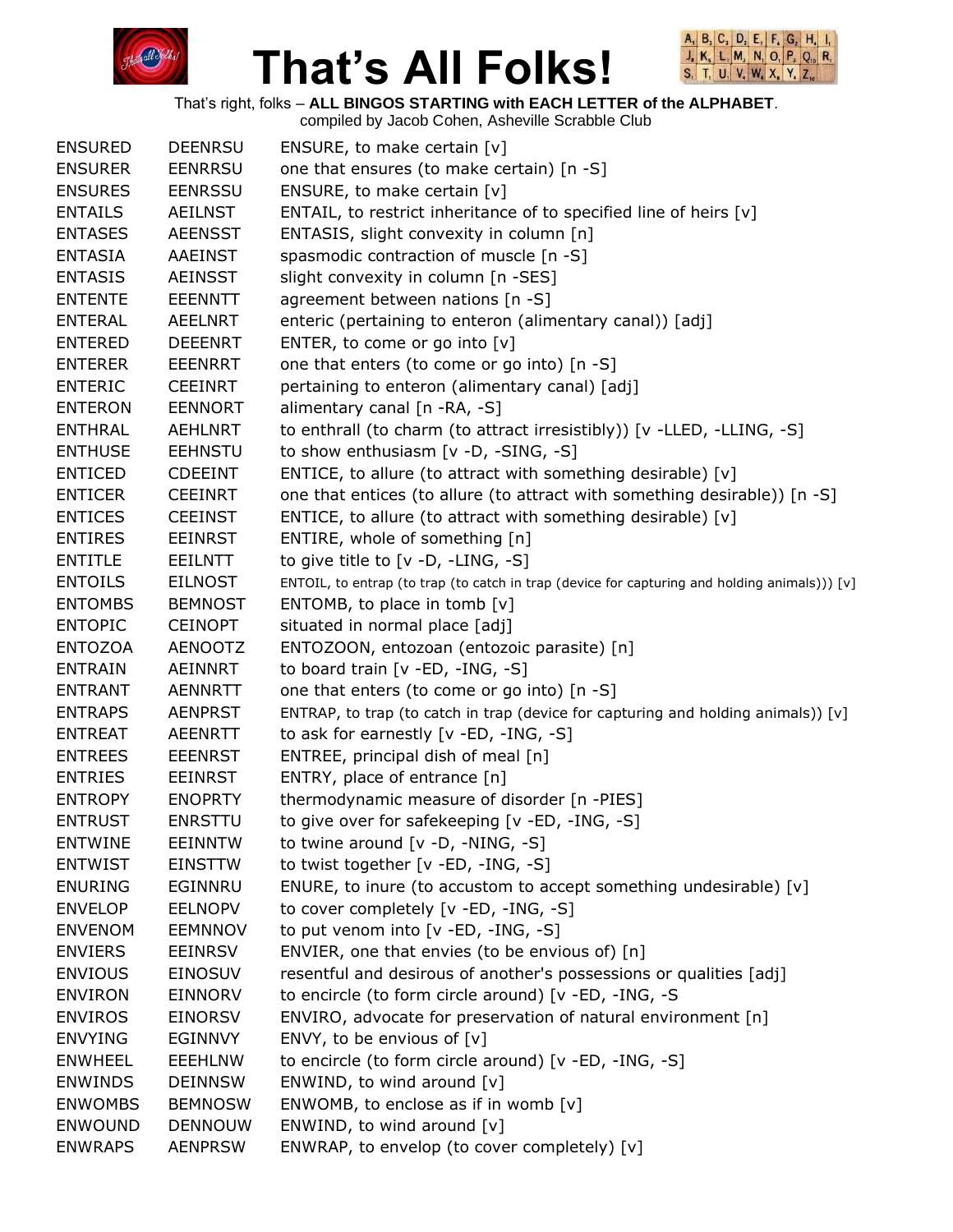



That's right, folks – **ALL BINGOS STARTING with EACH LETTER of the ALPHABET**.

| <b>ENZYMES</b> | <b>EEMNSYZ</b> | ENZYME, complex protein [n]                                                                               |
|----------------|----------------|-----------------------------------------------------------------------------------------------------------|
| <b>ENZYMIC</b> | <b>CEIMNYZ</b> | ENZYME, complex protein [adj]                                                                             |
| <b>EOBIONT</b> | <b>BEINOOT</b> | type of basic organism [n -S]                                                                             |
| <b>EOLITHS</b> | <b>EHILOST</b> | EOLITH, prehistoric stone tool [n]                                                                        |
| <b>EONISMS</b> | <b>EIMNOSS</b> | EONISM, adoption of dress and mannerisms of opposite sex [n]                                              |
| <b>EOSINES</b> | <b>EEINOSS</b> | EOSINE, eosin (red dye) [n]                                                                               |
| EOSINIC        | <b>CEIINOS</b> | EOSIN, red dye [adj]                                                                                      |
| <b>EPARCHS</b> | <b>ACEHPRS</b> | EPARCH, head of eparchy [n]                                                                               |
| <b>EPARCHY</b> | <b>ACEHPRY</b> | district of modern Greece [n -HIES]                                                                       |
| <b>EPATERS</b> | <b>AEEPRST</b> | EPATER, to shock complacent people [v]                                                                    |
| <b>EPAULET</b> | <b>AEELPTU</b> | shoulder ornament [n -S]                                                                                  |
| <b>EPAZOTE</b> | <b>AEEOPTZ</b> | herb of goosefoot family [n -S]                                                                           |
| <b>EPEEIST</b> | <b>EEEIPST</b> | one who fences with epee [n -S]                                                                           |
| EPEIRIC        | <b>CEEIIPR</b> | pertaining to vertical movement of earth's crust [adj]                                                    |
| <b>EPERGNE</b> | <b>EEEGNPR</b> | ornamental dish [n -S]                                                                                    |
| <b>EPHEBES</b> | <b>BEEEHPS</b> | EPHEBE, ephebus (young man of ancient Greece) [n]                                                         |
| <b>EPHEBIC</b> | <b>BCEEHIP</b> | EPHEBE, ephebus (young man of ancient Greece) [adj]                                                       |
| <b>EPHEBOI</b> | <b>BEEHIOP</b> | EPHEBOS, ephebus (young man of ancient Greece) [n]                                                        |
| <b>EPHEBOS</b> | <b>BEEHOPS</b> | ephebus (young man of ancient Greece) [n -OI]                                                             |
| <b>EPHEBUS</b> | <b>BEEHPSU</b> | young man of ancient Greece [n -BI]                                                                       |
| <b>EPHEDRA</b> | <b>ADEEHPR</b> | desert shrub [n -S]                                                                                       |
| <b>EPHORAL</b> | <b>AEHLOPR</b> | EPHOR, magistrate of ancient Greece [adj]                                                                 |
| <b>EPIBOLY</b> | <b>BEILOPY</b> | growth of one part around another [n -LIES]                                                               |
| <b>EPICARP</b> | <b>ACEIPPR</b> | outer layer of pericarp [n -S]                                                                            |
| <b>EPICENE</b> | <b>CEEEINP</b> | one having both male and female characteristics [n -S]                                                    |
| <b>EPICURE</b> | <b>CEEIPRU</b> | gourmet (connoisseur of fine food and drink) [n -S]                                                       |
| EPIDERM        | <b>DEEIMPR</b> | outer layer of skin [n -S]                                                                                |
| <b>EPIDOTE</b> | <b>DEEIOPT</b> | mineral (naturally occurring inorganic substance having characteristic set of physical properties) [n -S] |
| <b>EPIGEAL</b> | AEEGILP        | epigeous (growing on or close to ground) [adj]                                                            |
| EPIGEAN        | AEEGINP        | epigeous (growing on or close to ground) [adj]                                                            |
| <b>EPIGEIC</b> | <b>CEEGIIP</b> | epigeous (growing on or close to ground) [adj]                                                            |
| <b>EPIGENE</b> | <b>EEEGINP</b> | occurring near surface of earth [adj]                                                                     |
| <b>EPIGONE</b> | <b>EEGINOP</b> | inferior imitator [n -S]                                                                                  |
| EPIGONI        | EGIINOP        | EPIGONUS, epigone (inferior imitator) [n]                                                                 |
| <b>EPIGONS</b> | <b>EGINOPS</b> | EPIGON, epigone (inferior imitator) [n]                                                                   |
| EPIGRAM        | <b>AEGIMPR</b> | brief, witty remark [n -S]                                                                                |
| <b>EPIGYNY</b> | <b>EGINPYY</b> | state of having floral organs near top of ovary [n -NIES]                                                 |
| <b>EPILATE</b> | <b>AEEILPT</b> | to remove hair from [v -D, -TING, -S]                                                                     |
| <b>EPILOGS</b> | <b>EGILOPS</b> | EPILOG, concluding section [n]                                                                            |
| <b>EPIMERE</b> | <b>EEEIMPR</b> | part of embryo [n -S]                                                                                     |
| <b>EPIMERS</b> | <b>EEIMPRS</b> | EPIMER, type of sugar compound [n]                                                                        |
| EPINAOI        | AEIINOP        | EPINAOS, rear vestibule [n]                                                                               |
| <b>EPINAOS</b> | <b>AEINOPS</b> | rear vestibule [n -OI]                                                                                    |
| EPISCIA        | <b>ACEIIPS</b> | tropical herb [n -S]                                                                                      |
| <b>EPISODE</b> | <b>DEEIOPS</b> | incident in course of continuous experience [n -S]                                                        |
| <b>EPISOME</b> | <b>EEIMOPS</b> | genetic determinant [n -S]                                                                                |
| <b>EPISTLE</b> | <b>EEILPST</b> | long or formal letter [n -S]                                                                              |
|                |                |                                                                                                           |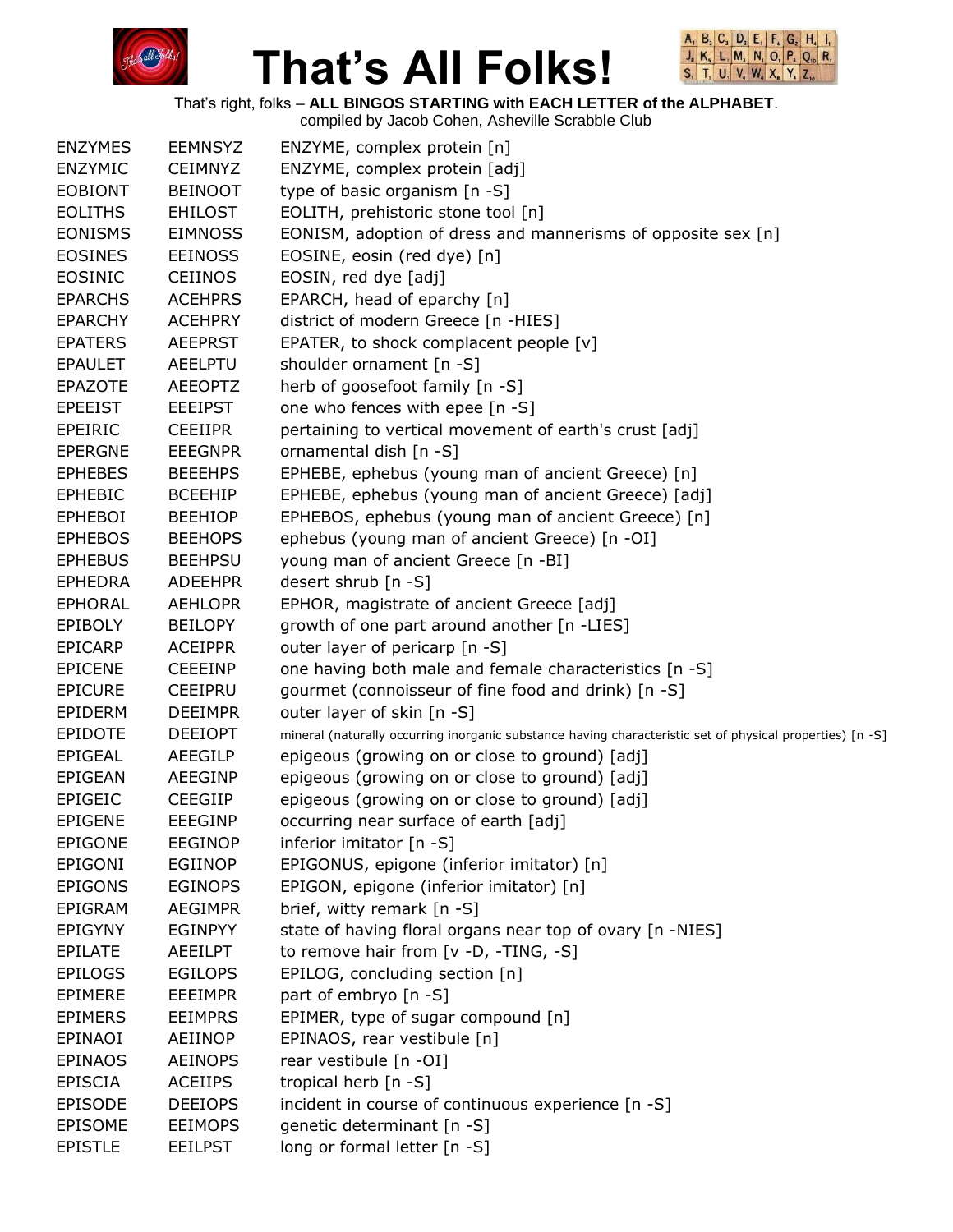



That's right, folks – **ALL BINGOS STARTING with EACH LETTER of the ALPHABET**.

| <b>EPITAPH</b> | <b>AEHIPPT</b> | inscription on tomb [n -S]                                                     |
|----------------|----------------|--------------------------------------------------------------------------------|
| EPITAXY        | AEIPTXY        | type of crystalline growth [n -XIES]                                           |
| <b>EPITHET</b> | <b>EEHIPTT</b> | term used to characterize person or thing [n -S]                               |
| <b>EPITOME</b> | <b>EEIMOPT</b> | typical or ideal example [n -S]                                                |
| EPITOPE        | <b>EEIOPPT</b> | region on surface of antigen [n -S]                                            |
| EPIZOIC        | <b>CEIIOPZ</b> | living on body of animal [adj]                                                 |
| <b>EPIZOON</b> | <b>EINOOPZ</b> | epizoic parasite [n -ZOA]                                                      |
| <b>EPOCHAL</b> | <b>ACEHLOP</b> | EPOCH, particular period of time [adj]                                         |
| <b>EPONYMS</b> | <b>EMNOPSY</b> | EPONYM, person for whom something is named [n]                                 |
| <b>EPONYMY</b> | <b>EMNOPYY</b> | derivation of eponymic name [n -MIES]                                          |
| <b>EPOPEES</b> | <b>EEEOPPS</b> | EPOPEE, epic poem [n]                                                          |
| <b>EPOXIDE</b> | <b>DEEIOPX</b> | epoxy compound [n -S]                                                          |
| <b>EPOXIED</b> | <b>DEEIOPX</b> | EPOXY, to glue with epoxy (type of resin) [v]                                  |
| <b>EPOXIES</b> | <b>EEIOPSX</b> | EPOXY, to glue with epoxy (type of resin) [v]                                  |
| <b>EPOXYED</b> | <b>DEEOPXY</b> | EPOXY, to glue with epoxy (type of resin) [v]                                  |
| <b>EPSILON</b> | <b>EILNOPS</b> | Greek letter [n -S]                                                            |
| <b>EQUABLE</b> | ABEELQU        | not changing or varying greatly [adj]                                          |
| <b>EQUABLY</b> | <b>ABELQUY</b> | EQUABLE, not changing or varying greatly [adv]                                 |
| <b>EQUALED</b> | ADEELQU        | EQUAL, to be equal to $[v]$                                                    |
| <b>EQUALLY</b> | <b>AELLQUY</b> | in equal (having same capability, quantity, or effect as another) manner [adv] |
| <b>EQUATED</b> | ADEEQTU        | EQUATE, to make equal [v]                                                      |
| <b>EQUATES</b> | AEEQSTU        | EQUATE, to make equal [v]                                                      |
| <b>EQUATOR</b> | <b>AEOQRTU</b> | great circle of spherical celestial bodies [n -S]                              |
| <b>EQUERRY</b> | <b>EEQRRUY</b> | officer in charge of care of horses [n -RRIES]                                 |
| <b>EQUINES</b> | EEINQSU        | EQUINE, horse [n]                                                              |
| <b>EQUINOX</b> | EINOQUX        | point on celestial sphere [n -ES]                                              |
| <b>EQUITES</b> | EEIQSTU        | EQUES, member of privileged military class of ancient Rome [n]                 |
| <b>ERASERS</b> | <b>AEERRSS</b> | ERASER, one that erases (to rub or scrape out) [n]                             |
| <b>ERASING</b> | <b>AEGINRS</b> | ERASE, to rub or scrape out [v]                                                |
| <b>ERASION</b> | <b>AEINORS</b> | erasure (act of erasing (to rub or scrape out)) [n -S]                         |
| <b>ERASURE</b> | <b>AEERRSU</b> | act of erasing (to rub or scrape out) [n -S]                                   |
| <b>ERBIUMS</b> | <b>BEIMRSU</b> | ERBIUM, metallic element [n]                                                   |
| <b>ERECTED</b> | <b>CDEEERT</b> | ERECT, to build (to construct) $[v]$                                           |
| <b>ERECTER</b> | <b>CEEERRT</b> | erector (one that erects (to build)) [n -S]                                    |
| <b>ERECTLY</b> | <b>CEELRTY</b> | in upright manner [adv]                                                        |
| <b>ERECTOR</b> | <b>CEEORRT</b> | one that erects (to build (to construct)) [n -S]                               |
| <b>ERELONG</b> | <b>EEGLNOR</b> | soon (in near future) [adv]                                                    |
| <b>EREMITE</b> | EEEIMRT        | hermit (recluse (one who lives in solitude and seclusion)) [n -S]              |
| <b>EREMURI</b> | EEIMRRU        | EREMURUS, perennial herb [n]                                                   |
| <b>EREPSIN</b> | <b>EEINPRS</b> | mixture of enzymes in small intestine [n -S]                                   |
| <b>ERETHIC</b> | <b>CEEHIRT</b> | ERETHISM, abnormal irritability [adj]                                          |
| <b>ERGATES</b> | <b>AEEGRST</b> | ERGATE, worker ant [n]                                                         |
| <b>ERGODIC</b> | <b>CDEGIOR</b> | pertaining to probability that any state will recur [adj]                      |
| <b>ERGOTIC</b> | <b>CEGIORT</b> | ERGOT, fungus (any of major group of lower plants) [adj]                       |
| ERICOID        | <b>CDEIIOR</b> | resembling heath (evergreen shrub) [adj]                                       |
| <b>ERINGOS</b> | <b>EGINORS</b> | ERINGO, eryngo (medicinal herb) [n]                                            |
| <b>ERISTIC</b> | <b>CEIIRST</b> | expert in debate [n -S]                                                        |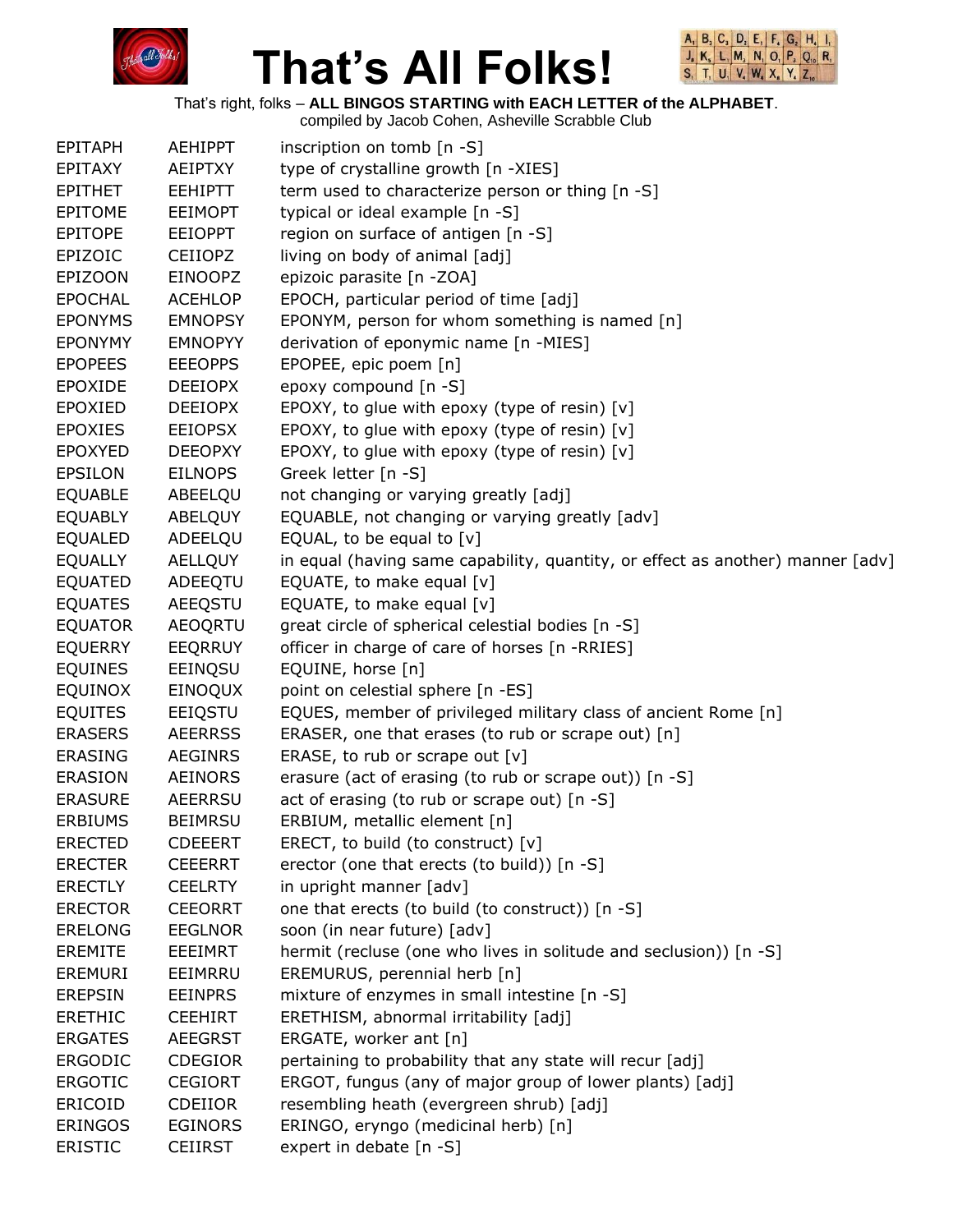



|                |                | compiled by Jacob Cohen, Asheville Scrabble Club                                           |
|----------------|----------------|--------------------------------------------------------------------------------------------|
| <b>ERLKING</b> | <b>EGIKLNR</b> | evil spirit of Germanic folklore [n -S]                                                    |
| <b>ERMINED</b> | <b>DEEIMNR</b> | ERMINE, fur of certain weasels [adj]                                                       |
| <b>ERMINES</b> | <b>EEIMNRS</b> | ERMINE, fur of certain weasels [n]                                                         |
| <b>ERODENT</b> | <b>DEENORT</b> | erosive (causing erosion (act of eroding (erode))) [adj]                                   |
| <b>ERODING</b> | <b>DEGINOR</b> | ERODE, to wear away by constant friction $[v]$                                             |
| <b>EROSELY</b> | <b>EELORSY</b> | EROSE, uneven (not even (flat and smooth)) [adv]                                           |
| <b>EROSION</b> | <b>EINOORS</b> | act of eroding (to wear away by constant friction) [n -S]                                  |
| <b>EROSIVE</b> | <b>EEIORSV</b> | causing erosion (act of eroding (to wear away by constant friction)) [adj] / EROSIVITY [n] |
|                |                |                                                                                            |
| <b>EROTICA</b> | <b>ACEIORT</b> | literature or art dealing with sexual love [n EROTICA, -S]                                 |
| <b>EROTICS</b> | <b>CEIORST</b> | EROTIC, amatory poem [n]                                                                   |
| <b>EROTISM</b> | <b>EIMORST</b> | sexual excitement [n -S]                                                                   |
| <b>EROTIZE</b> | <b>EEIORTZ</b> | to give sexual meaning to [v -D, -ZING, -S]                                                |
| <b>ERRABLE</b> | <b>ABEELRR</b> | ERR, to make mistake [adj]                                                                 |
| <b>ERRANCY</b> | <b>ACENRRY</b> | instance of erring [n -CIES]                                                               |
| <b>ERRANDS</b> | <b>ADENRRS</b> | ERRAND, short trip made for particular purpose [n]                                         |
| <b>ERRANTS</b> | <b>AENRRST</b> | ERRANT, wanderer (one that wanders (to move about with no destination or purpose)) [n]     |
| <b>ERRATAS</b> | <b>AAERRST</b> | ERRATA, ERRATUM, printing error [n]                                                        |
| <b>ERRATIC</b> | <b>ACEIRRT</b> | eccentric person [n -S]                                                                    |
| <b>ERRATUM</b> | AEMRRTU        | printing error [n ERRATA]                                                                  |
| <b>ERRHINE</b> | <b>EEHINRR</b> | substance that promotes nasal discharge [n -S]                                             |
| <b>ERUCTED</b> | <b>CDEERTU</b> | ERUCT, to belch (to expel gas through mouth) [v]                                           |
| <b>ERUDITE</b> | <b>DEEIRTU</b> | scholarly (resembling scholar (learned person)) [adj]                                      |
| <b>ERUPTED</b> | <b>DEEPRTU</b> | ERUPT, to burst forth [v]                                                                  |
| <b>ERYNGOS</b> | <b>EGNORSY</b> | ERYNGO, medicinal herb [n]                                                                 |
| <b>ESCALOP</b> | <b>ACELOPS</b> | to escallop (to scallop (to bake in sauce topped with bread crumbs)) [v -ED, -ING, -S]     |
| <b>ESCAPED</b> | <b>ACDEEPS</b> | ESCAPE, to get away [v]                                                                    |
| <b>ESCAPEE</b> | <b>ACEEEPS</b> | one that has escaped [n -S]                                                                |
|                |                |                                                                                            |
| <b>ESCAPER</b> | <b>ACEEPRS</b> | one that escapes (to get away) [n -S]                                                      |
| <b>ESCAPES</b> | <b>ACEEPSS</b> | ESCAPE, to get away $[v]$                                                                  |
| <b>ESCARPS</b> | <b>ACEPRSS</b> | ESCARP, to cause to slope steeply [v]                                                      |
| <b>ESCHARS</b> | <b>ACEHRSS</b> | ESCHAR, hard, dry scab [n]                                                                 |
| <b>ESCHEAT</b> | <b>ACEEHST</b> | to confiscate [v -ED, -ING, -S]                                                            |
| <b>ESCHEWS</b> | <b>CEEHSSW</b> | ESCHEW, to avoid (to keep away from) [v]                                                   |
| <b>ESCOLAR</b> | <b>ACELORS</b> | food fish [n -S]                                                                           |
| <b>ESCORTS</b> | <b>CEORSST</b> | ESCORT, to accompany (to go with as companion) [v]                                         |
| <b>ESCOTED</b> | <b>CDEEOST</b> | ESCOT, to provide support for $[v]$                                                        |
| <b>ESCROWS</b> | <b>CEORSSW</b> | ESCROW, to place in custody of third party [v]                                             |
| <b>ESCUAGE</b> | <b>ACEEGSU</b> | scutage (tax exacted by feudal lord in lieu of military service) [n -S]                    |
| <b>ESCUDOS</b> | <b>CDEOSSU</b> | ESCUDO, former monetary unit of Portugal [n]                                               |
| <b>ESERINE</b> | <b>EEEINRS</b> | toxic alkaloid [n -S]                                                                      |
| <b>ESPANOL</b> | <b>AELNOPS</b> | native of Spain [n -S]                                                                     |
| <b>ESPARTO</b> | <b>AEOPRST</b> | perennial grass [n -S]                                                                     |
| <b>ESPIALS</b> | <b>AEILPSS</b> | ESPIAL, act of espying (to catch sight of) [n]                                             |
| <b>ESPOIRS</b> | <b>EIOPRSS</b> | ESPOIR, category of wrestlers [n]                                                          |
| <b>ESPOUSE</b> | <b>EEOPSSU</b> | to marry (to enter into marriage) [v -D, -SING, -S]                                        |
| <b>ESPRITS</b> | <b>EIPRSST</b> | ESPRIT, spirit [n]                                                                         |
|                |                |                                                                                            |
| <b>ESPYING</b> | <b>EGINPSY</b> | ESPY, to catch sight of [v]                                                                |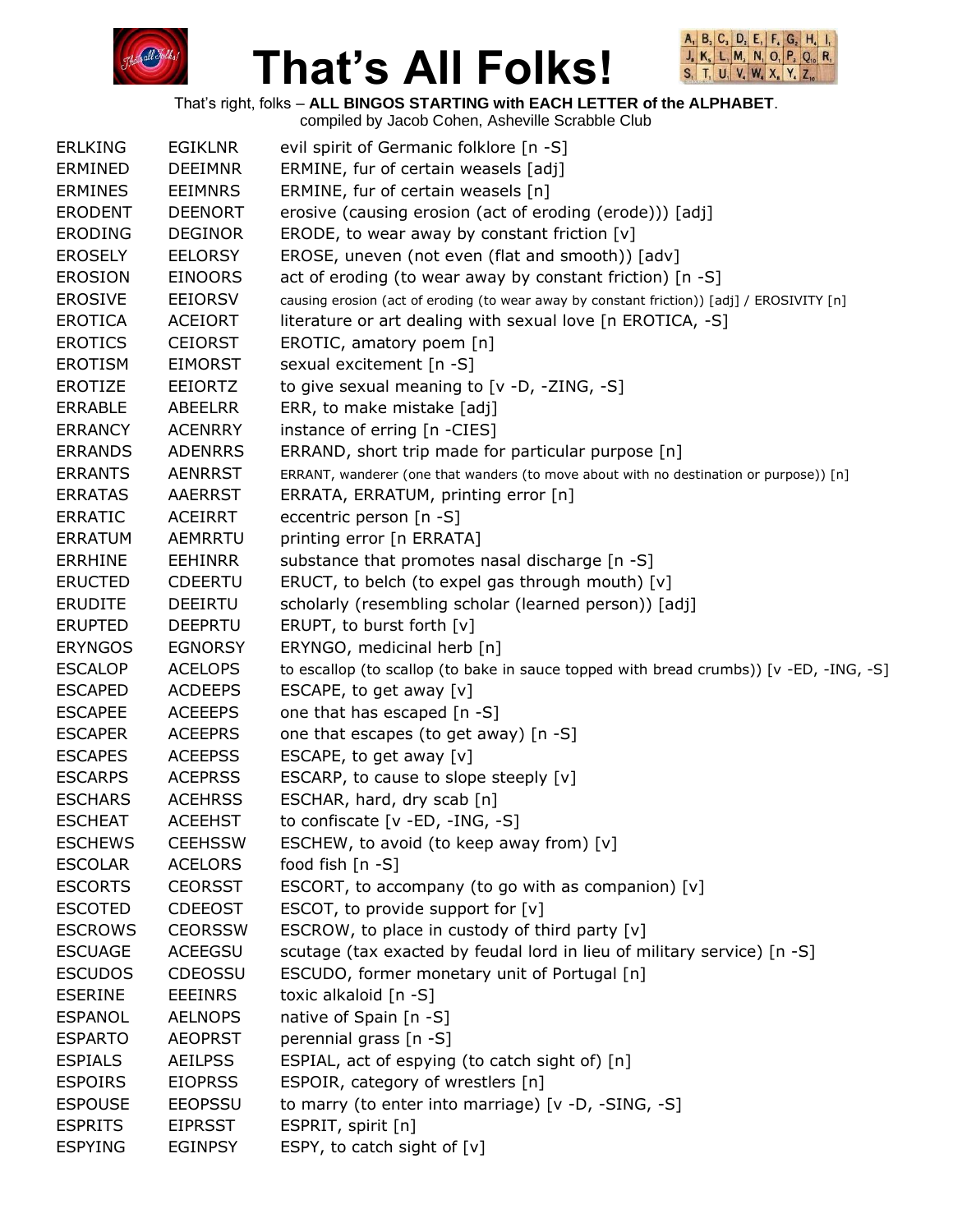



That's right, folks – **ALL BINGOS STARTING with EACH LETTER of the ALPHABET**.

| <b>ESQUIRE</b> | EEIQRSU        | to escort (to accompany (to go with as companion)) [v -D, -RING, -S]              |
|----------------|----------------|-----------------------------------------------------------------------------------|
| <b>ESSAYED</b> | <b>ADEESSY</b> | ESSAY, to try (to attempt (to make effort to do or accomplish)) [v]               |
| <b>ESSAYER</b> | <b>AEERSSY</b> | one that essays (to try (to attempt)) [n -S]                                      |
| <b>ESSENCE</b> | <b>CEEENSS</b> | fundamental nature or quality [n -S]                                              |
| <b>ESSOINS</b> | <b>EINOSSS</b> | ESSOIN, excuse [n]                                                                |
| <b>ESTATED</b> | <b>ADEESTT</b> | ESTATE, to provide with landed property [v]                                       |
| <b>ESTATES</b> | <b>AEESSTT</b> | ESTATE, to provide with landed property [v]                                       |
| <b>ESTEEMS</b> | <b>EEEMSST</b> | ESTEEM, to have high opinion of $[v]$                                             |
| <b>ESTHETE</b> | <b>EEEHSTT</b> | esthetic person [n -S]                                                            |
| <b>ESTIVAL</b> | AEILSTV        | pertaining to summer [adj]                                                        |
| <b>ESTRAYS</b> | <b>AERSSTY</b> | ESTRAY, to stray (to wander from proper area or course) [v]                       |
| <b>ESTREAT</b> | <b>AEERSTT</b> | to copy from court records for use in prosecution [v -ED, -ING, -S]               |
| <b>ESTRINS</b> | <b>EINRSST</b> | ESTRIN, estrone (estrogen (female sex hormone promoting or producing estrus)) [n] |
| <b>ESTRIOL</b> | <b>EILORST</b> | estrogen (female sex hormone promoting or producing estrus) [n -S]                |
| <b>ESTRONE</b> | <b>EENORST</b> | estrogen (female sex hormone promoting or producing estrus) [n -S]                |
| <b>ESTROUS</b> | <b>EORSSTU</b> | pertaining to estrus (period of heat in female mammals) [adj]                     |
| <b>ESTRUAL</b> | <b>AELRSTU</b> | estrous (pertaining to estrus (period of heat in female mammals)) [adj]           |
| <b>ESTRUMS</b> | <b>EMRSSTU</b> | ESTRUM, estrus (period of heat in female mammals) [n]                             |
| <b>ESTUARY</b> | <b>AERSTUY</b> | inlet of sea at river's lower end [n -RIES]                                       |
| <b>ETAGERE</b> | <b>AEEEGRT</b> | ornamental stand [n -S]                                                           |
| <b>ETALONS</b> | <b>AELNOST</b> | ETALON, optical instrument [n]                                                    |
| <b>ETAMINE</b> | AEEIMNT        | loosely woven fabric [n -S]                                                       |
| <b>ETAMINS</b> | <b>AEIMNST</b> | ETAMIN, etamine (loosely woven fabric) [n]                                        |
| <b>ETATISM</b> | <b>AEIMSTT</b> | state socialism [n -S]                                                            |
| <b>ETATIST</b> | AEISTTT        | ETATISM, state socialism [adj]                                                    |
|                |                |                                                                                   |
| <b>ETCHANT</b> | <b>ACEHNTT</b> | substance used in etching [n -S]                                                  |
| <b>ETCHERS</b> | <b>CEEHRST</b> | ETCHER, one that etches (to engrave with acid) [n]                                |
| <b>ETCHING</b> | <b>CEGHINT</b> | ETCH, to engrave with acid [v] / etched design [n -S]                             |
| <b>ETERNAL</b> | <b>AEELNRT</b> | something lasting forever [n -S]                                                  |
| <b>ETESIAN</b> | <b>AEEINST</b> | annually recurring wind $[n -S]$                                                  |
| <b>ETHANAL</b> | <b>AAEHLNT</b> | volatile liquid compound [n -S]                                                   |
| <b>ETHANES</b> | <b>AEEHNST</b> | ETHANE, gaseous hydrocarbon [n]                                                   |
| <b>ETHANOL</b> | <b>AEHLNOT</b> | alcohol (flammable liquid) [n -S]                                                 |
| <b>ETHENES</b> | <b>EEEHNST</b> | ETHENE, ethylene (flammable gas) [n]                                              |
| <b>ETHERIC</b> | <b>CEEHIRT</b> | ETHER, volatile liquid used as anesthetic [adj]                                   |
| <b>ETHICAL</b> | <b>ACEHILT</b> | drug sold by prescription only [n -S]                                             |
| <b>ETHINYL</b> | <b>EHILNTY</b> | ethynyl (univalent chemical radical) [n -S]                                       |
| <b>ETHIONS</b> | <b>EHINOST</b> | ETHION, pesticide [n]                                                             |
| <b>ETHMOID</b> | <b>DEHIMOT</b> | bone of nasal cavity [n -S]                                                       |
| <b>ETHNICS</b> | <b>CEHINST</b> | ETHNIC, member of particular ethnos [n]                                           |
| <b>ETHOSES</b> | <b>EEHOSST</b> | ETHOS, fundamental character of culture [n]                                       |
| <b>ETHOXYL</b> | <b>EHLOTXY</b> | univalent chemical radical [n -S]                                                 |
| <b>ETHYLIC</b> | <b>CEHILTY</b> | pertaining to ethyl (univalent chemical radical) [adj]                            |
| <b>ETHYNES</b> | <b>EEHNSTY</b> | ETHYNE, flammable gas [n]                                                         |
| <b>ETHYNYL</b> | <b>EHLNTYY</b> | univalent chemical radical [n -S]                                                 |
| <b>ETOILES</b> | <b>EEILOST</b> | ETOILE, star [n]                                                                  |
| <b>ETRIERS</b> | <b>EEIRRST</b> | ETRIER, short rope ladder [n]                                                     |
|                |                |                                                                                   |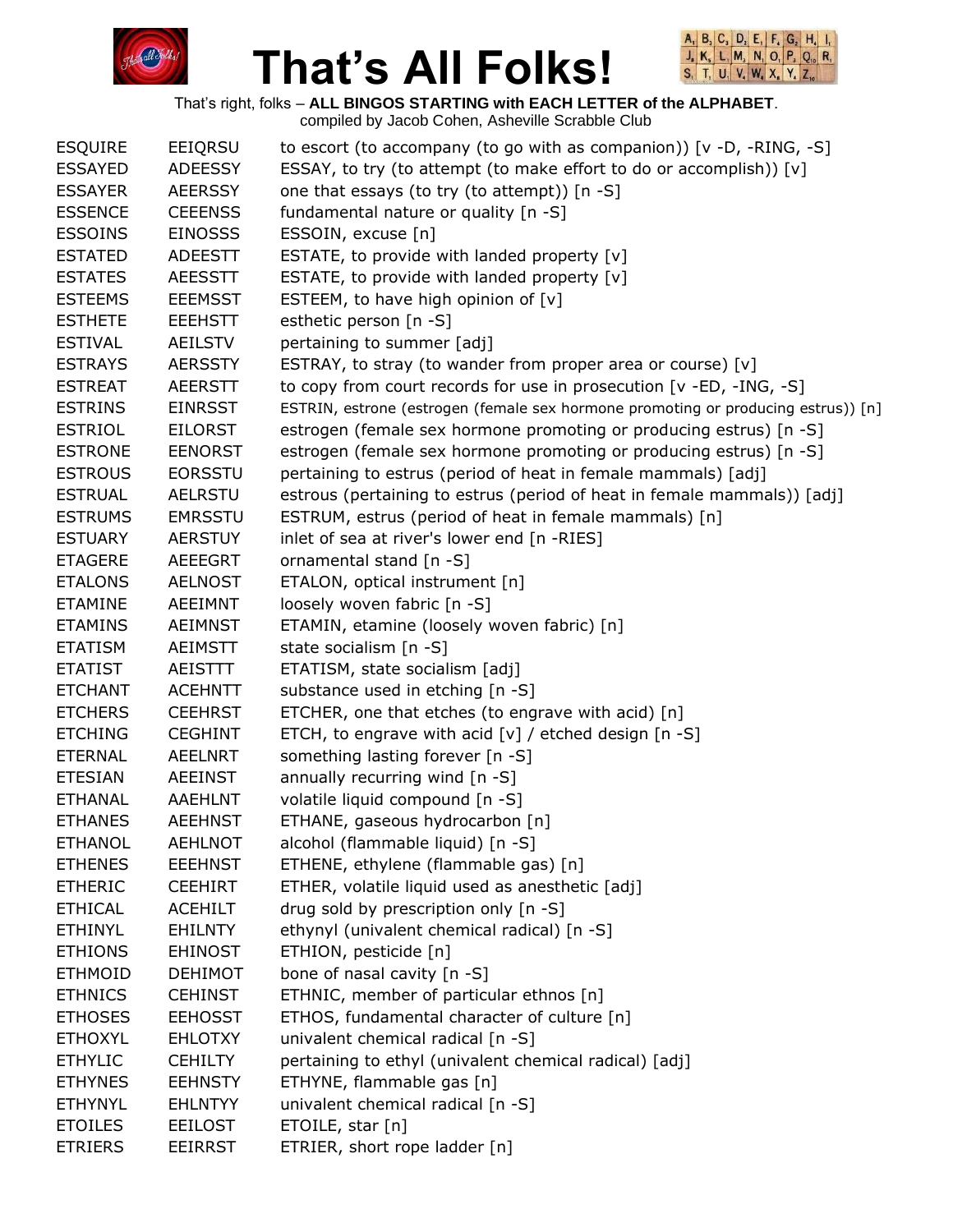



That's right, folks – **ALL BINGOS STARTING with EACH LETTER of the ALPHABET**.

compiled by Jacob Cohen, Asheville Scrabble Club ETYMONS EMNOSTY ETYMON, earliest known form of word [n] EUCAINE ACEEINU anesthetic [n -S] EUCHRED CDEEHRU EUCHRE, to prevent from winning three tricks in euchre (card game) [v] EUCHRES CEEHRSU EUCHRE, to prevent from winning three tricks in euchre (card game)  $[v]$ EUCLASE ACEELSU mineral (naturally occurring inorganic substance having characteristic set of physical properties) [n -S] EUCRITE CEEIRTU type of meteorite [n -S] EUDEMON DEEMNOU good spirit [n -S] EUGENIA AEEGINU tropical evergreen tree [n -S] EUGENIC CEEGINU EUGENICS, science of hereditary improvement [adj] EUGENOL EEGLNOU aromatic liquid [n -S] EUGLENA AEEGLNU freshwater protozoan [n -S] EULOGIA AEGILOU EULOGIUM, eulogy (formal expression of high praise) [n] / blessing (prayer (devout petition to deity)) [n -S] / holy bread [n -E, -S] EUNUCHS CEHNSUU EUNUCH, castrated man [n] EUPEPSY EEPPSUY eupepsia (good digestion) [n -SIES] EUPHONY EHNOPUY pleasant sound [n -NIES] EUPHROE EEHOPRU device used to adjust shipboard awning [n -S] EUPLOID DEILOPU cell having three or more identical genomes [n -S] EUPNEAS AEENPSU EUPNEA, normal breathing [n] EUPNEIC CEEINPU EUPNEA, normal breathing [adj] EUPNOEA AEENOPU eupnea (normal breathing) [n -S] EUREKAS AEEKRSU EUREKA, fortunate discovery [n] EURIPUS EIPRSUU swift sea channel [n -PI] EURYOKY EKORUYY euroky (ability of organism to live under variable conditions) [n -KIES] EUSTACY ACESTUY worldwide change in sea level [n -CIES] EUSTASY AESSTUY eustacy (worldwide change in sea level) [n -SIES] EUSTELE EEELSTU plant part [n -S] EVACUEE ACEEEUV one that is evacuated [n -S] EVADERS ADEERSV EVADER, one that evades (to escape or avoid by cleverness or deceit) [n] EVADING ADEGINV EVADE, to escape or avoid by cleverness or deceit [v] EVANGEL AEEGLNV preacher of gospel [n -S] EVANISH AEHINSV to vanish (to disappear) [v -ED, -ING, -ES] EVASION AEINOSV act of evading (to escape or avoid by cleverness or deceit) [n -S] EVASIVE AEEISVV tending to evade [adj] EVENERS EEENRSV EVENER, one that evens (to make even) [n] EVENEST EEENSTV EVEN, flat and smooth [adj] EVENING EEGINNV EVEN, to make even [v] EVENING EEGINNV latter part of day and early part of night [n -S] EVENTER EEENRTV horse or rider competing in eventing [n -S] EVERTED DEEERTV EVERT, to turn outward or inside out [v] EVERTOR EEORRTV muscle that turns part outward [n -S] EVICTED CDEEITV EVICT, to expel by legal process [v] EVICTEE CEEEITV one that is evicted [n -S] EVICTOR CEIORTV one that evicts (to expel by legal process) [n -S] EVIDENT DEEINTV clear to vision or understanding [adj] EVILEST EEILSTV EVIL, morally bad [adj] EVILLER EEILLRV EVIL, morally bad [adj] EVINCED CDEEINV EVINCE, to show clearly [v]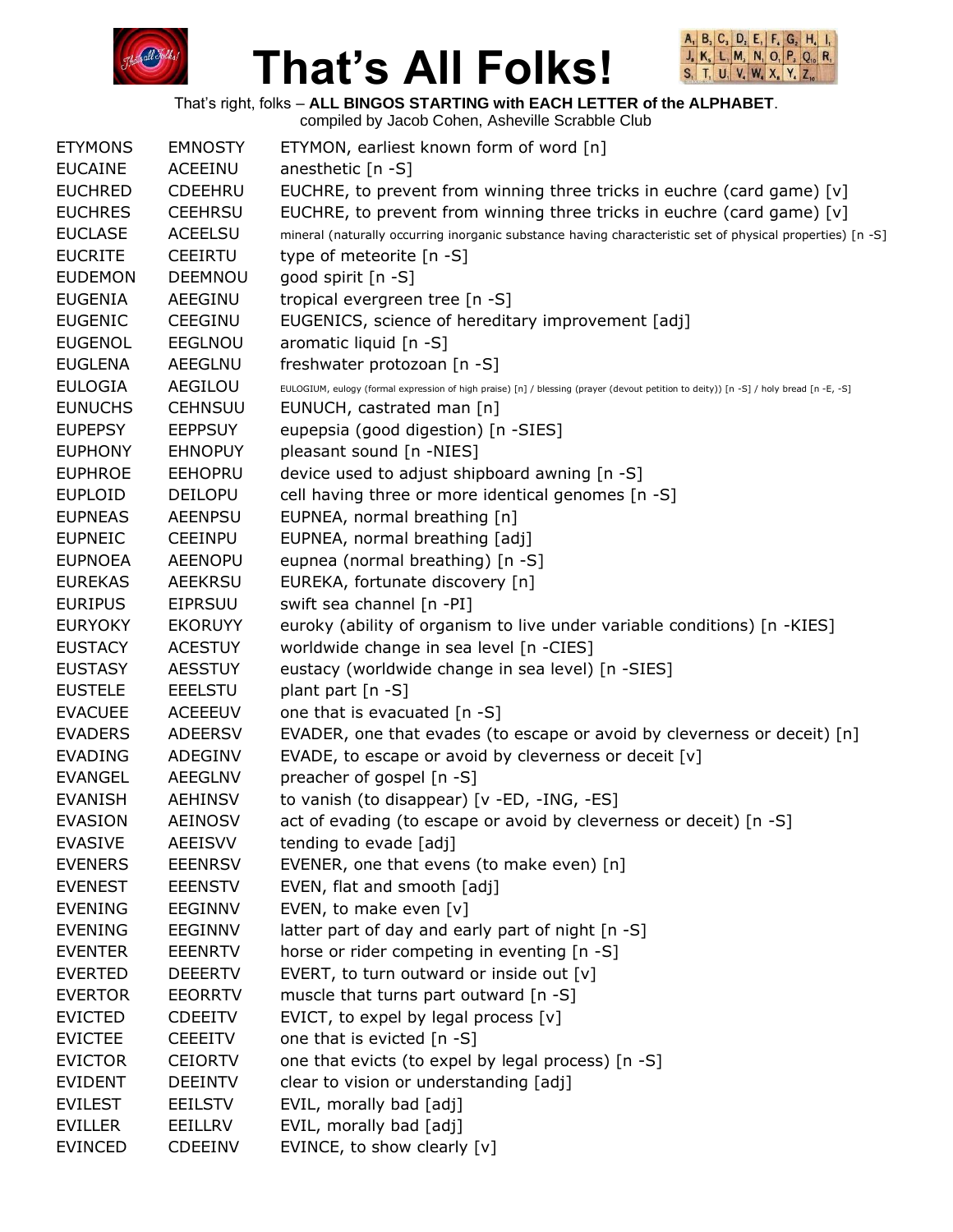



|                |                | compiled by Jacob Cohen, Asheville Scrabble Club                                                                        |
|----------------|----------------|-------------------------------------------------------------------------------------------------------------------------|
| <b>EVINCES</b> | <b>CEEINSV</b> | EVINCE, to show clearly [v]                                                                                             |
| <b>EVITING</b> | <b>EGIINTV</b> | EVITE, to avoid (to keep away from) [v]                                                                                 |
| <b>EVOKERS</b> | <b>EEKORSV</b> | EVOKER, evocator (one that evokes (to call forth)) [n]                                                                  |
| <b>EVOKING</b> | <b>EGIKNOV</b> | EVOKE, to call forth [v]                                                                                                |
| <b>EVOLUTE</b> | <b>EELOTUV</b> | type of geometric curve [n -S]                                                                                          |
| <b>EVOLVED</b> | <b>DEELOVV</b> | EVOLVE, to develop (to bring to more advanced or effective state) [v]                                                   |
| <b>EVOLVER</b> | <b>EELORVV</b> | one that evolves (to develop (to bring to more advanced or effective state)) [n -S]                                     |
| <b>EVOLVES</b> | <b>EELOSVV</b> | EVOLVE, to develop (to bring to more advanced or effective state) [v]                                                   |
| <b>EVULSED</b> | <b>DEELSUV</b> | EVULSE, to extract forcibly [v]                                                                                         |
| <b>EVULSES</b> | <b>EELSSUV</b> | EVULSE, to extract forcibly [v]                                                                                         |
| <b>EVZONES</b> | <b>EENOSVZ</b> | EVZONE, Greek soldier [n]                                                                                               |
| <b>EXABYTE</b> | ABEETXY        | one quintillion bytes [n -S]                                                                                            |
| <b>EXACTAS</b> | <b>AACESTX</b> | EXACTA, type of horse racing bet [n]                                                                                    |
| <b>EXACTED</b> | <b>ACDEETX</b> | EXACT, to force payment or yielding of $[v]$                                                                            |
| <b>EXACTER</b> | <b>ACEERTX</b> | EXACT, precise (sharply and clearly defined or stated) [adj] / one that exacts (to force payment or yielding of) [n -S] |
| <b>EXACTLY</b> | <b>ACELTXY</b> | in exact (precise (sharply and clearly defined or stated)) manner [adv]                                                 |
| <b>EXACTOR</b> | <b>ACEORTX</b> | exacter (one that exacts (to force payment or yielding of)) [n -S]                                                      |
| <b>EXALTED</b> | <b>ADEELTX</b> | EXALT, to raise (to move to higher position) $[v]$                                                                      |
| <b>EXALTER</b> | <b>AEELRTX</b> | one that exalts (to raise (to move to higher position)) [n -S]                                                          |
| <b>EXAMENS</b> | <b>AEEMNSX</b> | EXAMEN, critical study [n]                                                                                              |
| <b>EXAMINE</b> | AEEIMNX        | to inspect (to look carefully at or over) [v -D, -NING, -S]                                                             |
| <b>EXAMPLE</b> | <b>AEELMPX</b> | to show by representation $[v -D, -LING, -S]$                                                                           |
| <b>EXAPTED</b> | <b>ADEEPTX</b> | utilized for function other than one developed through natural selection [adj]                                          |
| <b>EXARCHS</b> | <b>ACEHRSX</b> | EXARCH, ruler of province in Byzantine Empire [n]                                                                       |
| <b>EXARCHY</b> | <b>ACEHRXY</b> | domain of exarch [n -HIES]                                                                                              |
| <b>EXCEEDS</b> | <b>CDEEESX</b> | EXCEED, to go beyond [v]                                                                                                |
| <b>EXCEPTS</b> | <b>CEEPSTX</b> | EXCEPT, to leave out $[v]$                                                                                              |
| <b>EXCERPT</b> | <b>CEEPRTX</b> | to pick out passage from for quoting $[v - ED, -ING, -S]$                                                               |
| <b>EXCIDED</b> | <b>CDDEEIX</b> | EXCIDE, to excise (to remove by cutting out) $[v]$                                                                      |
| <b>EXCIDES</b> | <b>CDEEISX</b> | EXCIDE, to excise (to remove by cutting out) $[v]$                                                                      |
| <b>EXCIMER</b> | <b>CEEIMRX</b> | dimer that exists in excited state $[n - S]$                                                                            |
| <b>EXCIPLE</b> | <b>CEEILPX</b> | rim around hymenium of various lichens [n -S]                                                                           |
| <b>EXCISED</b> | <b>CDEEISX</b> | EXCISE, to remove by cutting out [v]                                                                                    |
| <b>EXCISES</b> | <b>CEEISSX</b> | EXCISE, to remove by cutting out [v]                                                                                    |
| <b>EXCITED</b> | <b>CDEEITX</b> | EXCITE, to arouse emotions of $[v]$                                                                                     |
| <b>EXCITER</b> | <b>CEEIRTX</b> | one that excites (to arouse emotions of) [n -S]                                                                         |
| <b>EXCITES</b> | <b>CEEISTX</b> | EXCITE, to arouse emotions of $[v]$                                                                                     |
| <b>EXCITON</b> | <b>CEINOTX</b> | phenomenon occurring in excited crystal [n -S]                                                                          |
| <b>EXCITOR</b> | <b>CEIORTX</b> | exciter (one that excites (to arouse emotions of)) [n -S]                                                               |
| <b>EXCLAIM</b> | <b>ACEILMX</b> | to cry out suddenly [v -ED, -ING, -S]                                                                                   |
| <b>EXCLAVE</b> | <b>ACEELVX</b> | portion of country which is isolated in foreign territory [n -S]                                                        |
| <b>EXCLUDE</b> | <b>CDEELUX</b> | to shut out $[v -D, -DING, -S]$                                                                                         |
| <b>EXCRETA</b> | <b>ACEERTX</b> | excreted matter [n EXCRETA]                                                                                             |
| <b>EXCRETE</b> | <b>CEEERTX</b> | to separate and eliminate from organic body [v -D, -TING, -S]                                                           |
| <b>EXCUSED</b> | <b>CDEESUX</b> | EXCUSE, to apologize for $[v]$                                                                                          |
| <b>EXCUSER</b> | <b>CEERSUX</b> | one that excuses (to apologize for) [n -S]                                                                              |
| <b>EXCUSES</b> | <b>CEESSUX</b> | EXCUSE, to apologize for [v]                                                                                            |
|                |                |                                                                                                                         |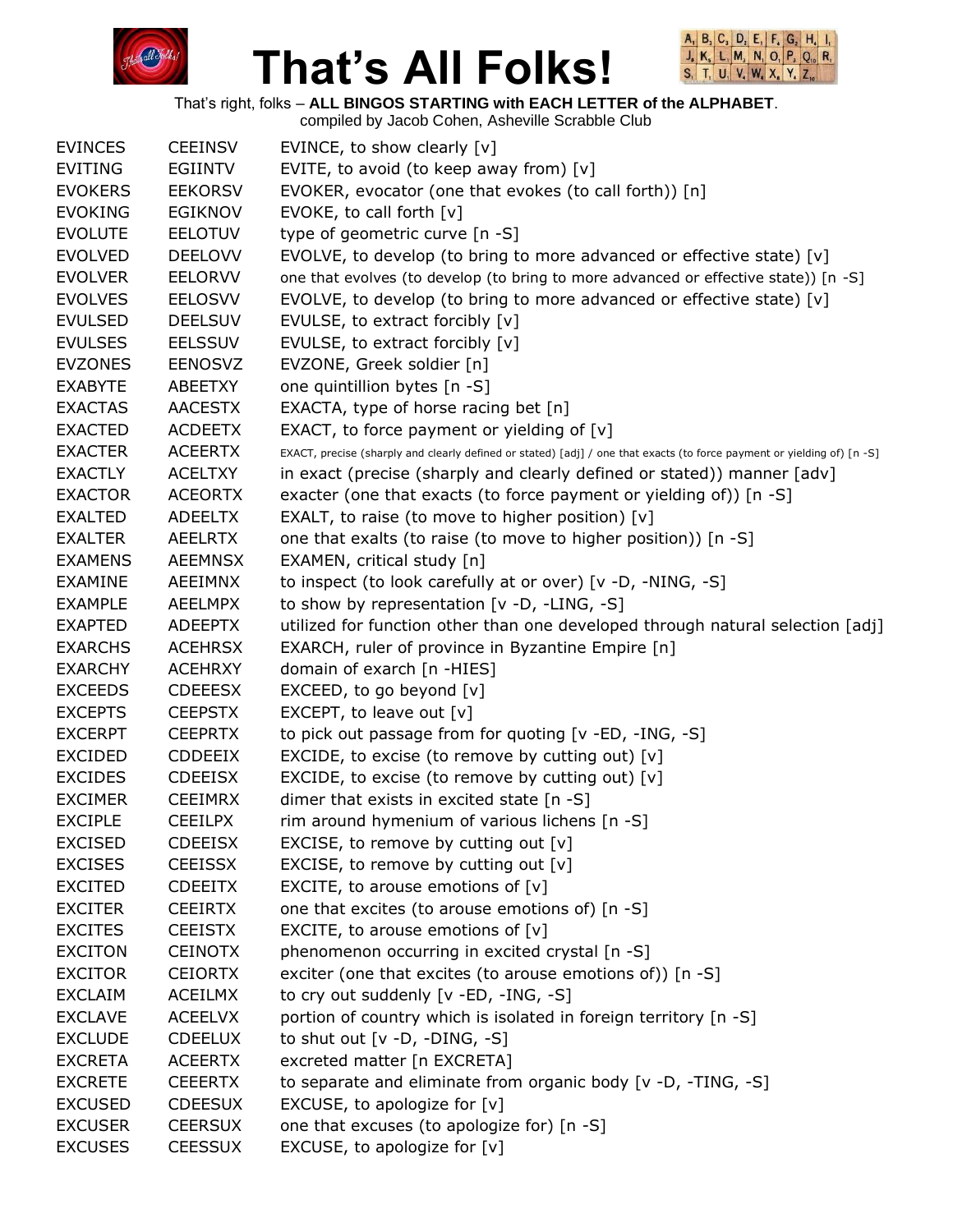



That's right, folks – **ALL BINGOS STARTING with EACH LETTER of the ALPHABET**.

| <b>EXECUTE</b> | <b>CEEETUX</b> | to carry out $[v -D, -TING, -S]$                                            |
|----------------|----------------|-----------------------------------------------------------------------------|
| <b>EXEDRAE</b> | <b>ADEEERX</b> | EXEDRA, curved outdoor bench [n]                                            |
| <b>EXEDRAS</b> | <b>ADEERSX</b> | EXEDRA, curved outdoor bench [n]                                            |
| <b>EXEGETE</b> | <b>EEEEGTX</b> | one skilled in exegesis [n -S]                                              |
| <b>EXEMPLA</b> | <b>AEELMPX</b> | EXEMPLUM, example [n]                                                       |
| <b>EXEMPTS</b> | <b>EEMPSTX</b> | EXEMPT, to free from obligation required of others [v]                      |
| <b>EXERGUE</b> | <b>EEEGRUX</b> | space on coin $[n - S]$                                                     |
| <b>EXERTED</b> | <b>DEEERTX</b> | EXERT, to put into action $[v]$                                             |
| <b>EXHALED</b> | <b>ADEEHLX</b> | EXHALE, to expel air or vapor $[v]$                                         |
| <b>EXHALES</b> | <b>AEEHLSX</b> | EXHALE, to expel air or vapor [v]                                           |
| <b>EXHAUST</b> | <b>AEHSTUX</b> | to use up [v -ED, -ING, -S]                                                 |
| <b>EXHEDRA</b> | ADEEHRX        | exedra (curved outdoor bench) [n -E]                                        |
| <b>EXHIBIT</b> | <b>BEHIITX</b> | to present for public viewing [v -ED, -ING, -S]                             |
| <b>EXHORTS</b> | <b>EHORSTX</b> | EXHORT, to advise urgently [v]                                              |
| <b>EXHUMED</b> | <b>DEEHMUX</b> | EXHUME, to dig out of earth [v]                                             |
| <b>EXHUMER</b> | <b>EEHMRUX</b> | one that exhumes (to dig out of earth) [n -S]                               |
| <b>EXHUMES</b> | <b>EEHMSUX</b> | EXHUME, to dig out of earth $[v]$                                           |
| <b>EXIGENT</b> | <b>EEGINTX</b> | urgent (requiring immediate attention) [adj]                                |
| <b>EXILERS</b> | EEILRSX        | EXILER, one that exiles (to banish from one's own country) [n]              |
| EXILIAN        | AEIILNX        | exilic (pertaining to exile (banishment from one's own country)) [adj]      |
| <b>EXILING</b> | EGIILNX        | EXILE, to banish from one's own country [v]                                 |
| <b>EXISTED</b> | <b>DEEISTX</b> | EXIST, to be (to have actuality) [v]                                        |
| <b>EXITING</b> | <b>EGIINTX</b> | EXIT, to go out $[v]$                                                       |
| <b>EXOCARP</b> | <b>ACEOPRX</b> | epicarp (outer layer of pericarp) [n -S]                                    |
| <b>EXODERM</b> | <b>DEEMORX</b> | ectoderm (outermost germ layer of embryo) [n -S]                            |
| <b>EXOGAMY</b> | <b>AEGMOXY</b> | marriage outside of particular group [n -MIES]                              |
| <b>EXOGENS</b> | <b>EEGNOSX</b> | EXOGEN, type of plant [n]                                                   |
| <b>EXONYMS</b> | <b>EMNOSXY</b> | EXONYM, name for people used by outsiders and not by people themselves [n]  |
| <b>EXORDIA</b> | ADEIORX        | EXORDIUM, beginning [n]                                                     |
| <b>EXOSMIC</b> | <b>CEIMOSX</b> | EXOSMOSE, form of osmosis [adj]                                             |
| <b>EXOTICA</b> | <b>ACEIOTX</b> | things excitingly different or unusual [n EXOTICA]                          |
| <b>EXOTICS</b> | <b>CEIOSTX</b> | EXOTIC, something from another part of world [n]                            |
| <b>EXOTISM</b> | <b>EIMOSTX</b> | exotic (something from another part of world) [n -S]                        |
| <b>EXPANDS</b> | <b>ADENPSX</b> | EXPAND, to increase in size or volume [v]                                   |
| <b>EXPANSE</b> | <b>AEENPSX</b> | wide, continuous area [n -S]                                                |
| <b>EXPECTS</b> | <b>CEEPSTX</b> | EXPECT, to anticipate $[v]$                                                 |
| <b>EXPENDS</b> | <b>DEENPSX</b> | EXPEND, to use up $[v]$                                                     |
| <b>EXPENSE</b> | <b>EEENPSX</b> | to charge with costs [v -D, -SING, -S]                                      |
| <b>EXPERTS</b> | <b>EEPRSTX</b> | EXPERT, to serve as authority $[v]$                                         |
| <b>EXPIATE</b> | <b>AEEIPTX</b> | to atone for $[v -D, -TING, -S]$                                            |
| <b>EXPIRED</b> | <b>DEEIPRX</b> | EXPIRE, to come to end [v]                                                  |
| <b>EXPIRER</b> | <b>EEIPRRX</b> | one that expires (to come to end) [n -S]                                    |
| <b>EXPIRES</b> | <b>EEIPRSX</b> | EXPIRE, to come to end [v]                                                  |
| <b>EXPLAIN</b> | AEILNPX        | to make plain or understandable [v -ED, -ING, -S]                           |
| <b>EXPLANT</b> | <b>AELNPTX</b> | to remove from natural site of growth and place in medium [v -ED, -ING, -S] |
| <b>EXPLODE</b> | <b>DEELOPX</b> | to blow up $[v -D, -DING, -S]$                                              |
| <b>EXPLOIT</b> | <b>EILOPTX</b> | to take advantage of [v -ED, -ING, -S]                                      |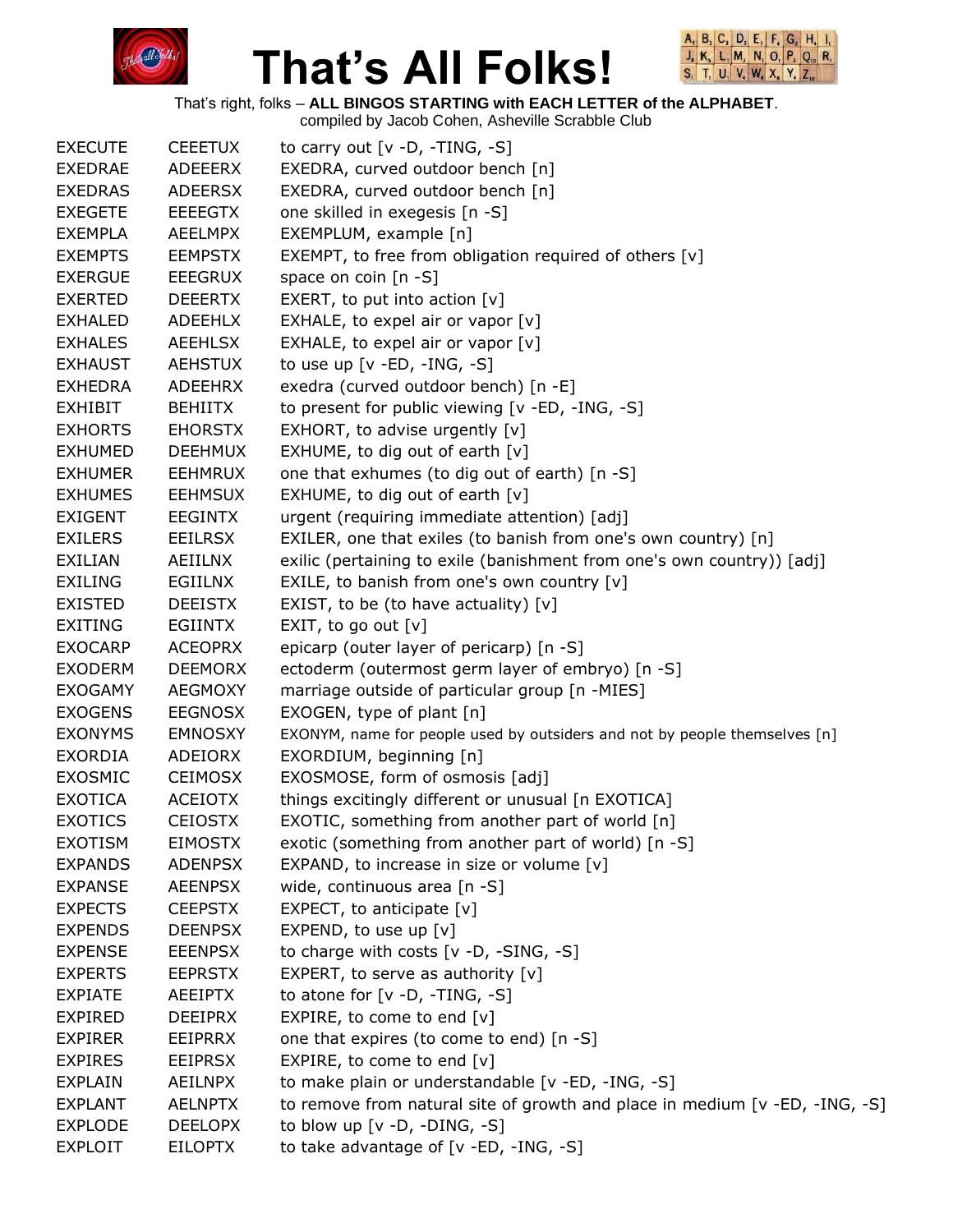



That's right, folks – **ALL BINGOS STARTING with EACH LETTER of the ALPHABET**.

| <b>EXPLORE</b> | <b>EELOPRX</b> | to travel through for purpose of discovery [v -D, -RING, -S                                 |
|----------------|----------------|---------------------------------------------------------------------------------------------|
| <b>EXPORTS</b> | <b>EOPRSTX</b> | EXPORT, to send to other countries for commercial purposes [v]                              |
| <b>EXPOSAL</b> | <b>AELOPSX</b> | exposure (act of exposing (to lay open to view)) [n -S]                                     |
| <b>EXPOSED</b> | <b>DEEOPSX</b> | EXPOSE, to lay open to view [v]                                                             |
| <b>EXPOSER</b> | <b>EEOPRSX</b> | one that exposes (to lay open to view) [n -S]                                               |
| <b>EXPOSES</b> | <b>EEOPSSX</b> | EXPOSE, to lay open to view [v]                                                             |
| <b>EXPOSIT</b> | <b>EIOPSTX</b> | to expound (to explain in detail) [v -ED, -ING, -S]                                         |
| <b>EXPOUND</b> | <b>DENOPUX</b> | to explain in detail [v -ED, -ING, -S]                                                      |
| <b>EXPRESS</b> | <b>EEPRSSX</b> | to set forth in words [v -ED, -ING, -ES]                                                    |
| <b>EXPULSE</b> | <b>EELPSUX</b> | to expel (to force out) [v -D, -SING, -S]                                                   |
| <b>EXPUNGE</b> | <b>EEGNPUX</b> | to delete (to remove written or printed matter) [v -D, -GING, -S]                           |
| <b>EXSCIND</b> | <b>CDEINSX</b> | to cut out $[v - ED, -ING, -S]$                                                             |
| <b>EXSECTS</b> | <b>CEESSTX</b> | EXSECT, to cut out $[v]$                                                                    |
| <b>EXSERTS</b> | <b>EERSSTX</b> | EXSERT, to thrust out [v]                                                                   |
| <b>EXTENDS</b> | <b>DEENSTX</b> | EXTEND, to stretch out to full length [v]                                                   |
| <b>EXTENTS</b> | <b>EENSTTX</b> | EXTENT, range over which something extends [n]                                              |
| <b>EXTERNE</b> | <b>EEENRTX</b> | extern (nonresident of institution) [n -S]                                                  |
| <b>EXTERNS</b> | <b>EENRSTX</b> | EXTERN, nonresident of institution [n]                                                      |
| <b>EXTINCT</b> | <b>CEINTTX</b> | to extinguish $[v - ED, -ING, -S]$                                                          |
| <b>EXTOLLS</b> | <b>ELLOSTX</b> | EXTOLL, to extol (to praise highly) [v]                                                     |
| <b>EXTORTS</b> | <b>EORSTTX</b> | EXTORT, to obtain from person by violence or intimidation [v]                               |
| <b>EXTRACT</b> | <b>ACERTTX</b> | to pull or draw out $[v - ED, -ING, -S]$                                                    |
| <b>EXTREMA</b> | <b>AEEMRTX</b> | EXTREMUM, maximum or minimum of mathematical function [n]                                   |
| <b>EXTREME</b> | <b>EEEMRTX</b> | highest degree [n -S]                                                                       |
| <b>EXTROPY</b> | <b>EOPRTXY</b> | prediction that human intelligence will enable life to expand throughout universe [n -PIES] |
| <b>EXTRUDE</b> | <b>DEERTUX</b> | to force, thrust, or push out [v -D, -DING, -S]                                             |
| <b>EXUDATE</b> | <b>ADEETUX</b> | exuded substance [n -S]                                                                     |
| <b>EXUDING</b> | <b>DEGINUX</b> | EXUDE, to ooze forth [v]                                                                    |
| <b>EXULTED</b> | <b>DEELTUX</b> | EXULT, to rejoice greatly [v]                                                               |
| <b>EXURBAN</b> | ABENRUX        | EXURB, residential area lying beyond suburbs of city [adj]                                  |
| <b>EXURBIA</b> | ABEIRUX        | exurb (residential area lying beyond suburbs of city) [n -S]                                |
| EXUVIAE        | AEEIUVX        | EXUVIUM, molted covering of animal [n]                                                      |
| EXUVIAL        | AEILUVX        | EXUVIUM, molted covering of animal [adj]                                                    |
| <b>EXUVIUM</b> | EIMUUVX        | molted covering of animal [n -IA, -E]                                                       |
| <b>EYASSES</b> | <b>AEESSSY</b> | EYASS, eyas (young hawk) [n]                                                                |
| <b>EYEABLE</b> | ABEEELY        | EYE, to watch closely [adj]                                                                 |
| <b>EYEBALL</b> | ABEELLY        | to eye (to watch closely) [v -ED, -ING, -S]                                                 |
| <b>EYEBARS</b> | ABEERSY        | EYEBAR, metal bar with loop at one or both ends [n]                                         |
| EYEBEAM        | ABEEEMY        | glance [n -S]                                                                               |
| <b>EYEBOLT</b> | <b>BEELOTY</b> | type of bolt or screw [n -S]                                                                |
| <b>EYEBROW</b> | <b>BEEORWY</b> | ridge over eye [n -S]                                                                       |
| <b>EYECUPS</b> | <b>CEEPSUY</b> | EYECUP, cup used for applying lotions to eyes [n]                                           |
| <b>EYEFOLD</b> | <b>DEEFLOY</b> | fold of skin of upper eyelid [n -S]                                                         |
| <b>EYEFULS</b> | <b>EEFLSUY</b> | EYEFUL, complete view [n]                                                                   |
| <b>EYEHOLE</b> | <b>EEEHLOY</b> | small opening [n -S]                                                                        |
| <b>EYEHOOK</b> | <b>EEHKOOY</b> | type of hook [n -S]                                                                         |
| <b>EYELASH</b> | <b>AEEHLSY</b> | hair growing on edge of eyelid [n -ES]                                                      |